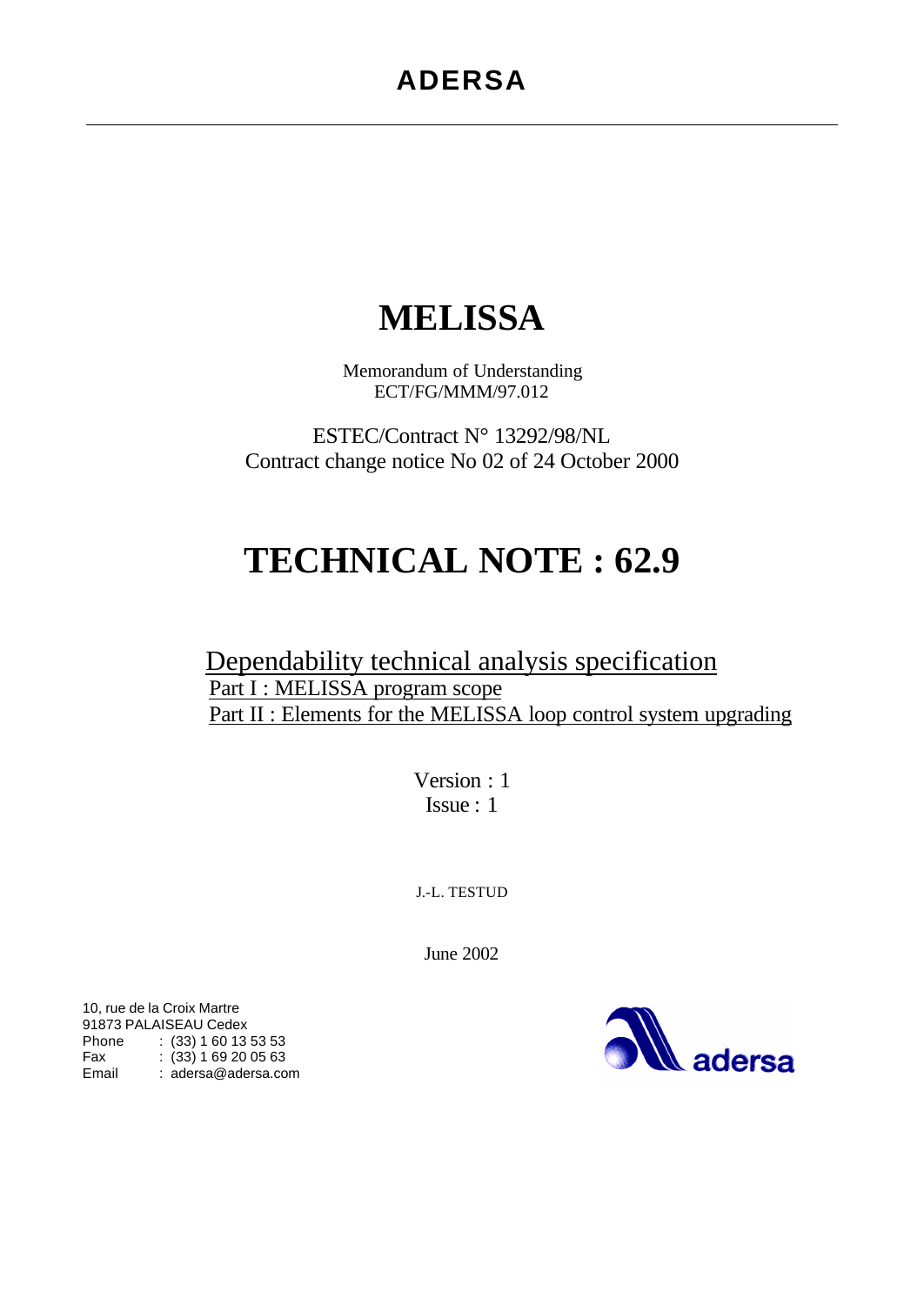# **SUMMARY**

| 1 <sub>1</sub> |            |                                                                       |                |
|----------------|------------|-----------------------------------------------------------------------|----------------|
|                | 1.1        |                                                                       |                |
|                | 1.2        |                                                                       |                |
|                | 1.3        |                                                                       |                |
| 2.             |            |                                                                       |                |
|                | 2.1        |                                                                       |                |
|                | 2.2        |                                                                       |                |
|                | 2.3        |                                                                       |                |
| 3.             |            |                                                                       |                |
|                | 3.1        |                                                                       |                |
|                |            | 3.1.1                                                                 |                |
|                |            | 3.1.2                                                                 |                |
|                | 3.2        |                                                                       |                |
|                |            | 3.2.1                                                                 |                |
| 4.             |            |                                                                       |                |
|                | 4.1        |                                                                       |                |
|                | 4.2        |                                                                       |                |
|                | 4.3        |                                                                       |                |
|                | 4.4        |                                                                       |                |
|                | 4.5        |                                                                       |                |
| 5.             |            |                                                                       |                |
|                | 5.1        |                                                                       |                |
|                | 5.2        |                                                                       |                |
|                |            | 5.2.1                                                                 |                |
|                |            | 5.2.2                                                                 |                |
|                |            | 5.2.3                                                                 |                |
| 6.             |            |                                                                       |                |
|                | 6.1        |                                                                       |                |
|                |            | 6.1.1                                                                 |                |
|                |            | Main characteristics of the control command system in UAB 16<br>6.1.2 |                |
|                | 6.2        |                                                                       |                |
|                | 6.3        |                                                                       |                |
|                | 6.4        |                                                                       |                |
|                | 6.5<br>6.6 |                                                                       |                |
|                |            | 6.6.1                                                                 |                |
|                |            | 6.6.2                                                                 |                |
|                |            | 6.6.3                                                                 |                |
| 7.             |            |                                                                       |                |
|                | 7.1        |                                                                       |                |
|                | 7.2        |                                                                       |                |
|                | 7.3        |                                                                       |                |
|                |            | <b>SUMMARY</b>                                                        | $\overline{2}$ |

This document is the property of ADERSA Scop. It can't be used, duplicated, modified or transmitted without his authorisation.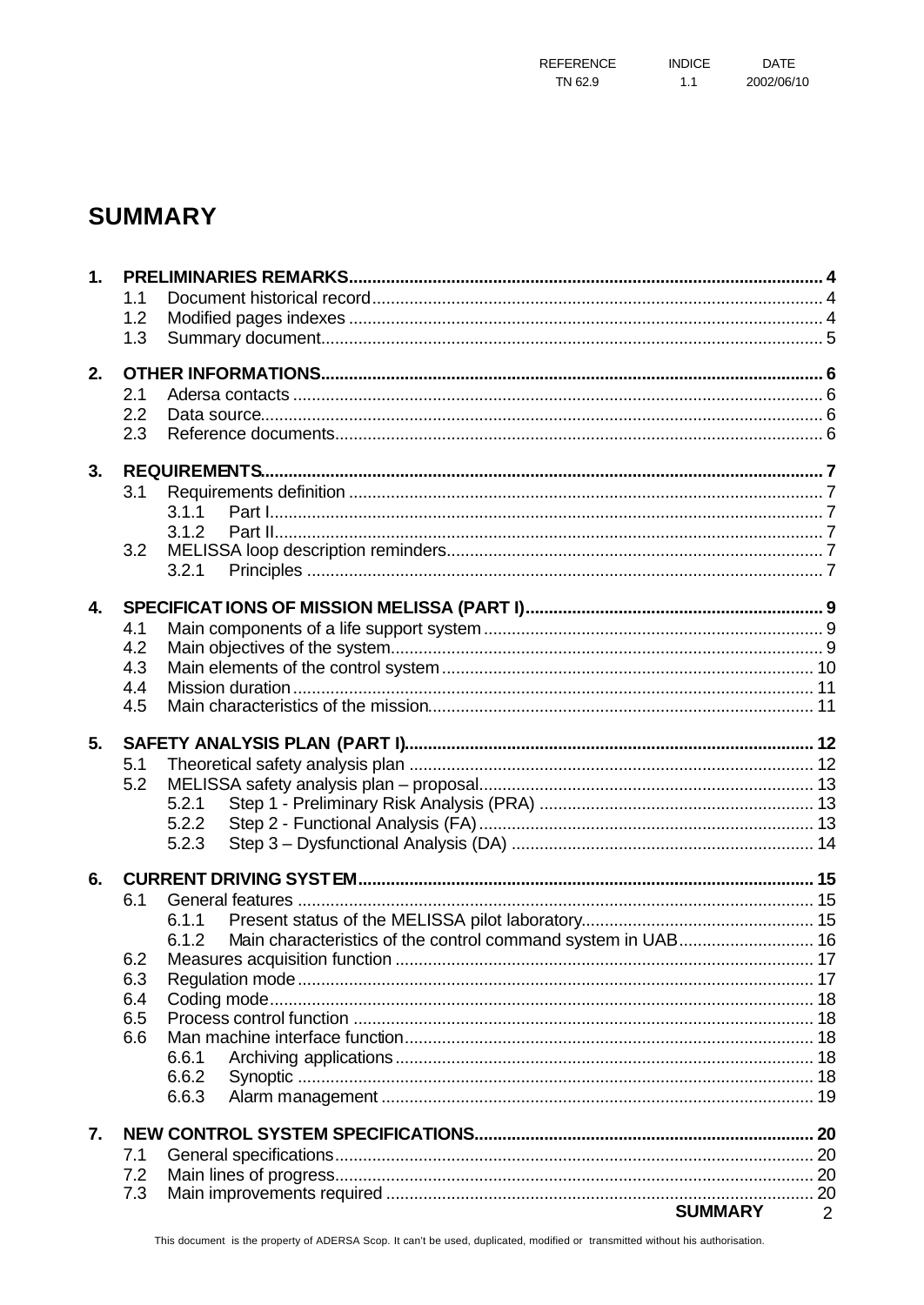| 7.4 |       |  |
|-----|-------|--|
|     | 7.4.1 |  |
|     | 7.4.2 |  |
| 7.5 |       |  |
|     | 7.5.1 |  |
|     | 7.5.2 |  |
|     | 7.5.3 |  |
|     | 7.5.4 |  |
|     | 7.5.5 |  |
| 7.6 |       |  |
| 7.7 |       |  |
| 7.8 |       |  |
| 7.9 |       |  |
|     | 7.9.1 |  |
|     | 7.9.2 |  |
|     | 7.9.3 |  |
|     | 7.9.4 |  |
|     | 7.9.5 |  |
|     | 7.9.6 |  |
|     |       |  |
|     |       |  |
| 8.1 |       |  |
| 8.2 |       |  |

8.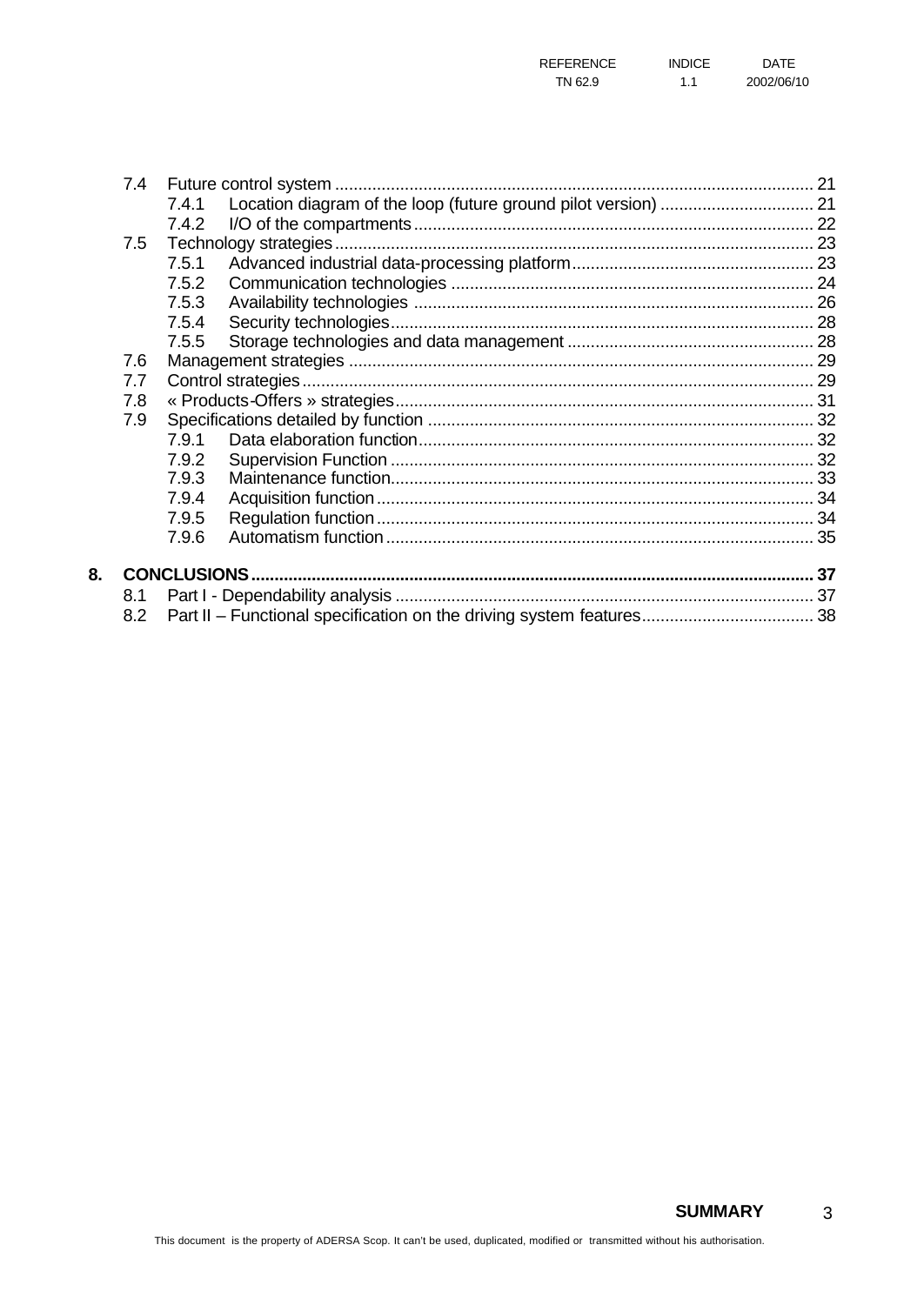# **1. PRELIMINARIES REMARKS**

# **1.1 Document historical record**

| <b>Date</b>      | Version | <b>Issue</b>     | <b>Author</b> | <b>Update object</b>    |
|------------------|---------|------------------|---------------|-------------------------|
| 2001-06-26       |         | 0                | JL Testud     | <b>Creation Part II</b> |
| $2001 - 11 - 20$ |         | $\boldsymbol{0}$ | JL Testud     | <b>Creation Part I</b>  |
| 2002-06-10       |         |                  | J. Albiol     | Updating §6             |
|                  |         |                  |               |                         |
|                  |         |                  |               |                         |
|                  |         |                  |               |                         |
|                  |         |                  |               |                         |

# **1.2 Modified pages indexes**

All pages from this edition are located at the last document index

Version 1.1 is the result of modification of pages 15 to 23 from Version 1.0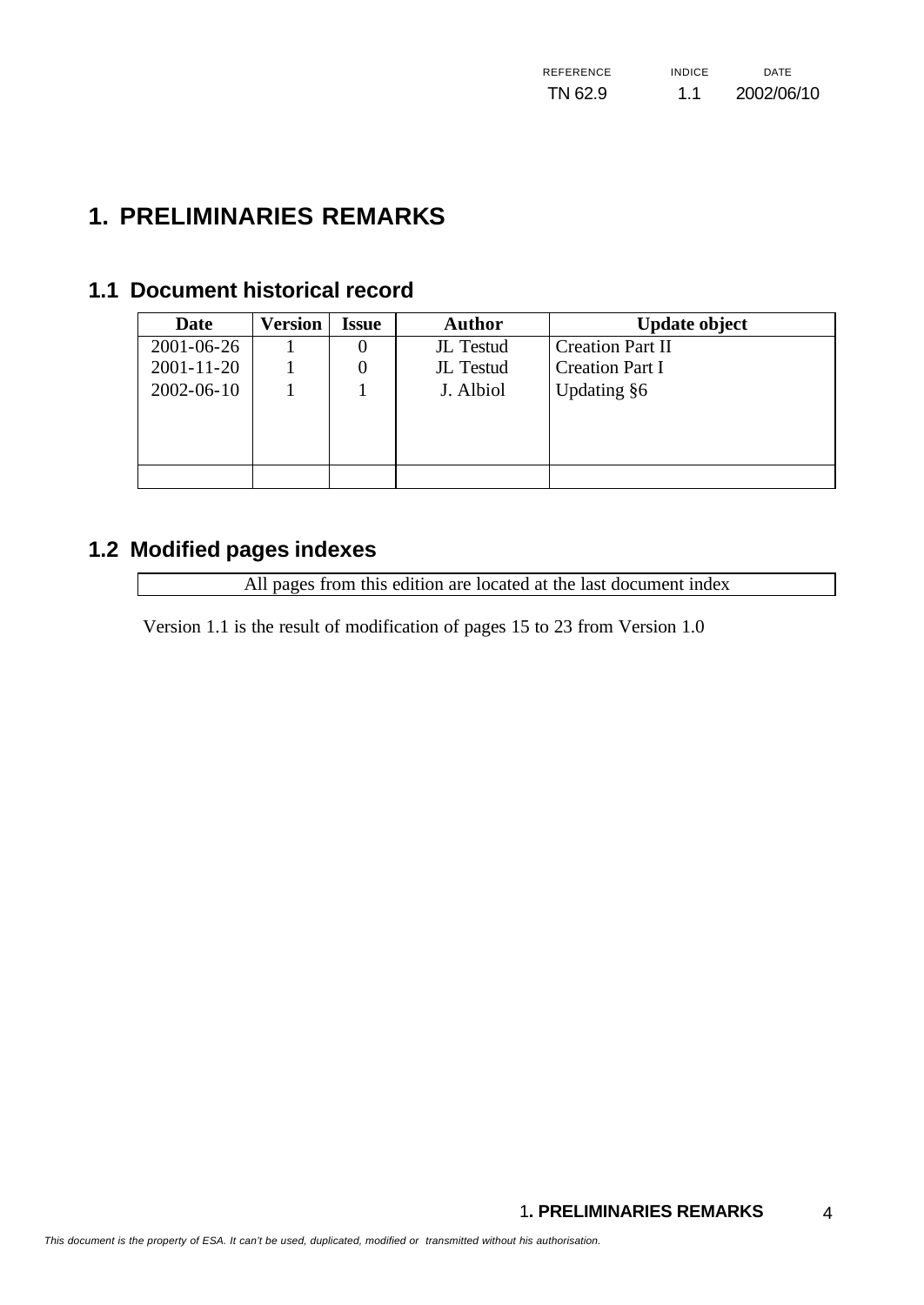# **1.3 Summary document**

#### Part I :

This part includes:

- Elements required to define the MELISSA program to prepare dependability analysis
- Process proposal and technical specification for dependability analysis

Part II :

This part includes functional specifications of the driving system features. This document includes all updated available information in Adersa with reference to the Melissa driving system :

- Current driving system reminders of the Melissa loop (Life Support System)
- Primary technical requirement specifications and advice for equipment, software and next driving system networks for the ground version Melissa loop that is meant to replace the current system at the Universitat Autònoma de Barcelona (UAB)

This document is unfinished and has still to be validated by the committed people ( ESA and Melissa project partners).

As this document intends to be also a working document for further use it may evolve in the future and it will be necessary to update it frequently particularly in cooperation with UAB and NTE.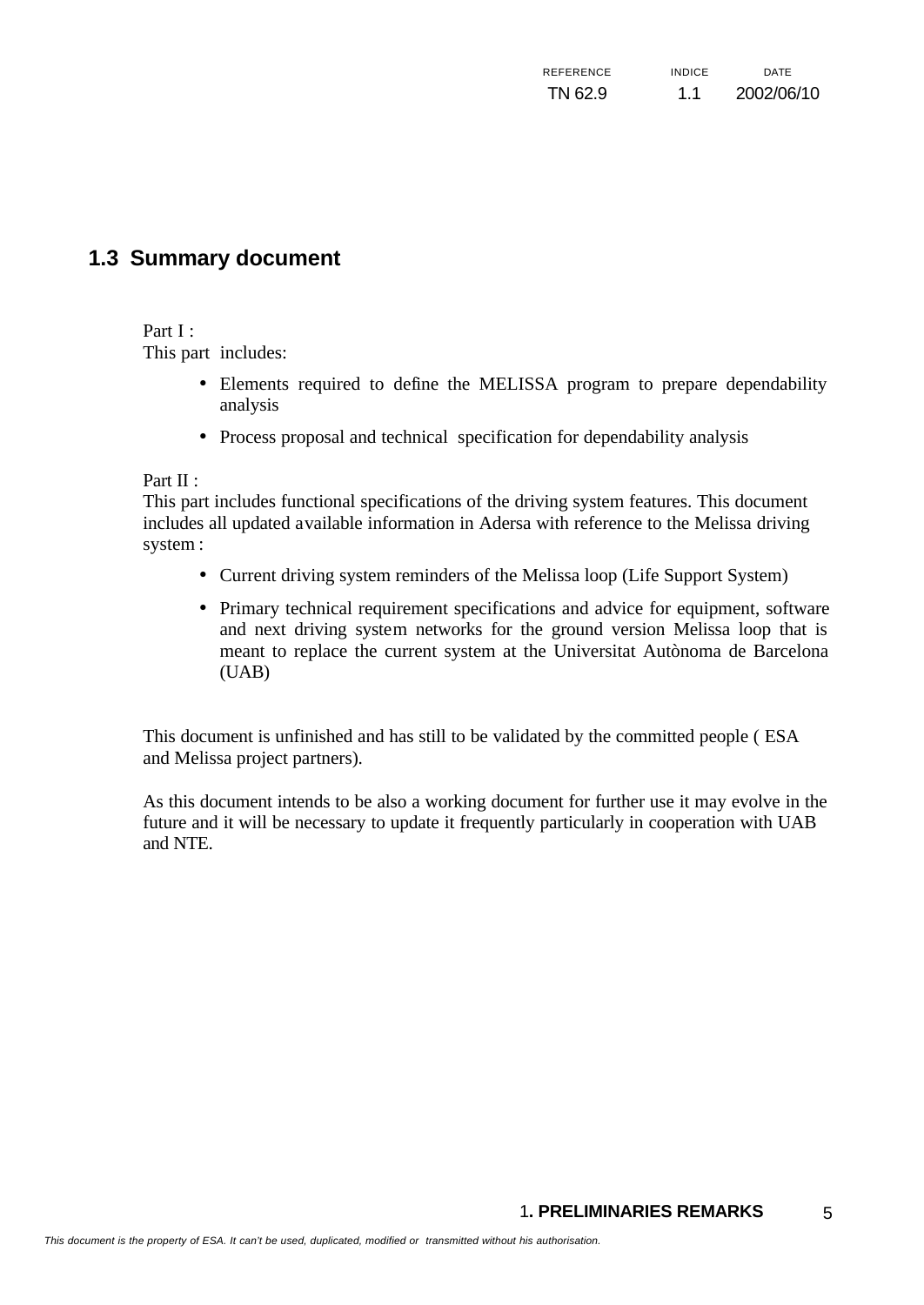| REFERENCE | <b>INDICF</b> | DATE       |
|-----------|---------------|------------|
| TN 62.9   | 1.1           | 2002/06/10 |

# **2. OTHER INFORMATIONS**

# **2.1 Adersa contacts**

People in charge of:

- Functional topics,  $\bullet$  Jean-Louis TESTUD  $(01.60.13.53.37)$ • Technical aspects regarding process ♦ Jacques RICHALET (01.60.13.53.20) ♦ Jean-Joseph LECLERCQ (01.60.13.53.27) • Technical aspects regarding industrial coding,
	- ♦ Christian VALLEE (01.60.13.53.68)

### **2.2 Data source**

TN 62-9\_0 ADERSA .doc

### **2.3 Reference documents**

- ESA Documents:
	- ♦ TN 18-1
	- $\arrow$  TN 37-6
	- $\arrow$  TN 47-5
- UAB Documents:
	- $\triangle$  Anne VERNEREY's thesis
	- $\bullet$  Julio PEREZ's thesis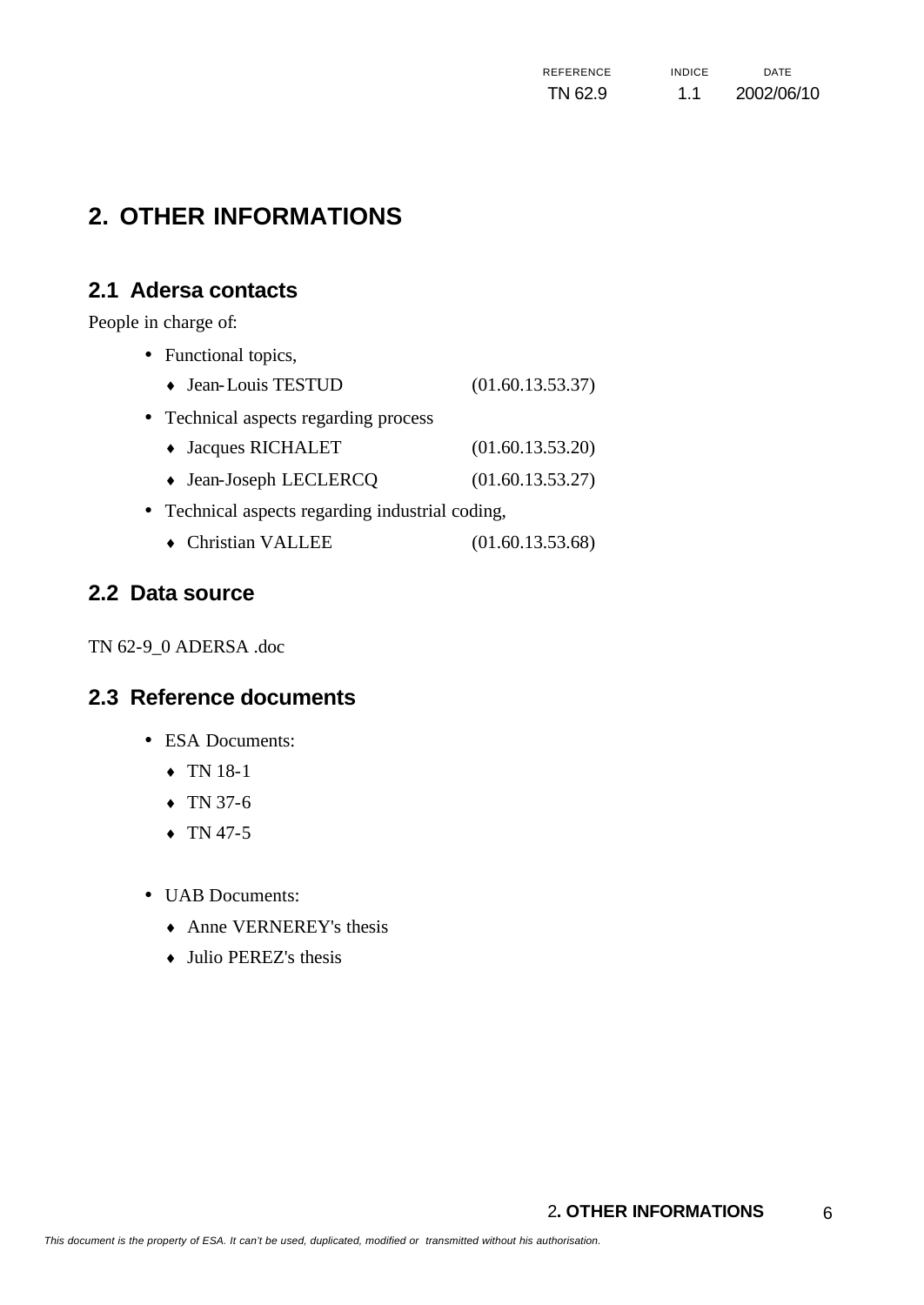| REFERENCE | <b>INDICF</b> | <b>DATE</b> |
|-----------|---------------|-------------|
| TN 62.9   | 1.1           | 2002/06/10  |

# **3. REQUIREMENTS**

# **3.1 Requirements definition**

#### **3.1.1 Part I**

The scope of part I of this technical note is to provide a first reflection on dependability analysis. It is also to define the requirements of the MELISSA mission in terms of safety, availability, reliability, maintenance and logistic support.

All the items will be discussed and completed later.

#### **3.1.2 Part II**

The scope of the part II is to provide the relevant information in order to offer technical solutions for the Melissa driving system described herewith.

Requirements are referred to the computer architecture, communication systems and software.

Technical choices will be justified.

This memo provides the main system specifications and the driving system constraints.

The driving system upgrading is performed together with the transformation of the pilot of the current state E1, which matches the pilot version currently operating in UAB.

### **3.2 MELISSA loop description reminders**

#### **3.2.1 Principles**

Melissa project (Microbiological Ecological Life Support System Alternative) is developed by the European Space Agency (ESA) for an ecosystem mainly based on the microorganisms. It claims to be a tool for artificial ecosystem understanding and for a next support system of the biological life for long spatial flights (Mergeay and al, 1988).

The Melissa project is based on the edible biomass recovery from wastage,  $CO<sub>2</sub>$  and minerals and using the light as energy source for photosynthesis.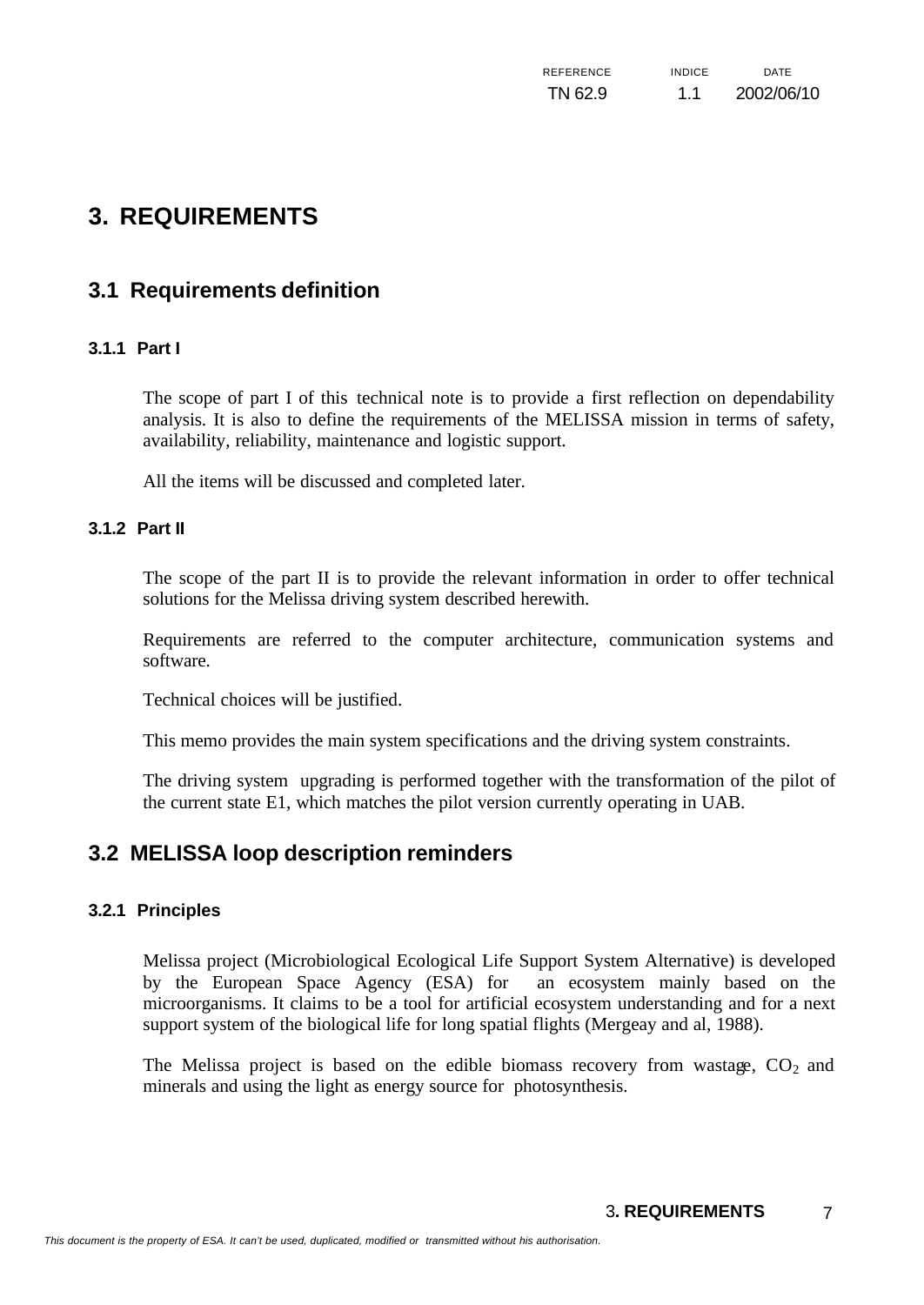| REFERENCE | <b>INDICE</b> | DATE       |
|-----------|---------------|------------|
| TN 62.9   | 1.1           | 2002/06/10 |

The process is composed by 5 sub-systems (called compartments) strongly interconnected with liquid, solid or gas links. The first compartment (COMP V) mainly consists of the staff that uses oxygen and biomass and produces waste and CO. Other compartments are made of the necessary elements for the waste reprocessing and the production of nutritive elements and oxygen (bioreactors, separators … )



The diagrams below describe the ma in loop and links organisation.

**Diagram N ° 1 : Principle plan of the Melissa loop**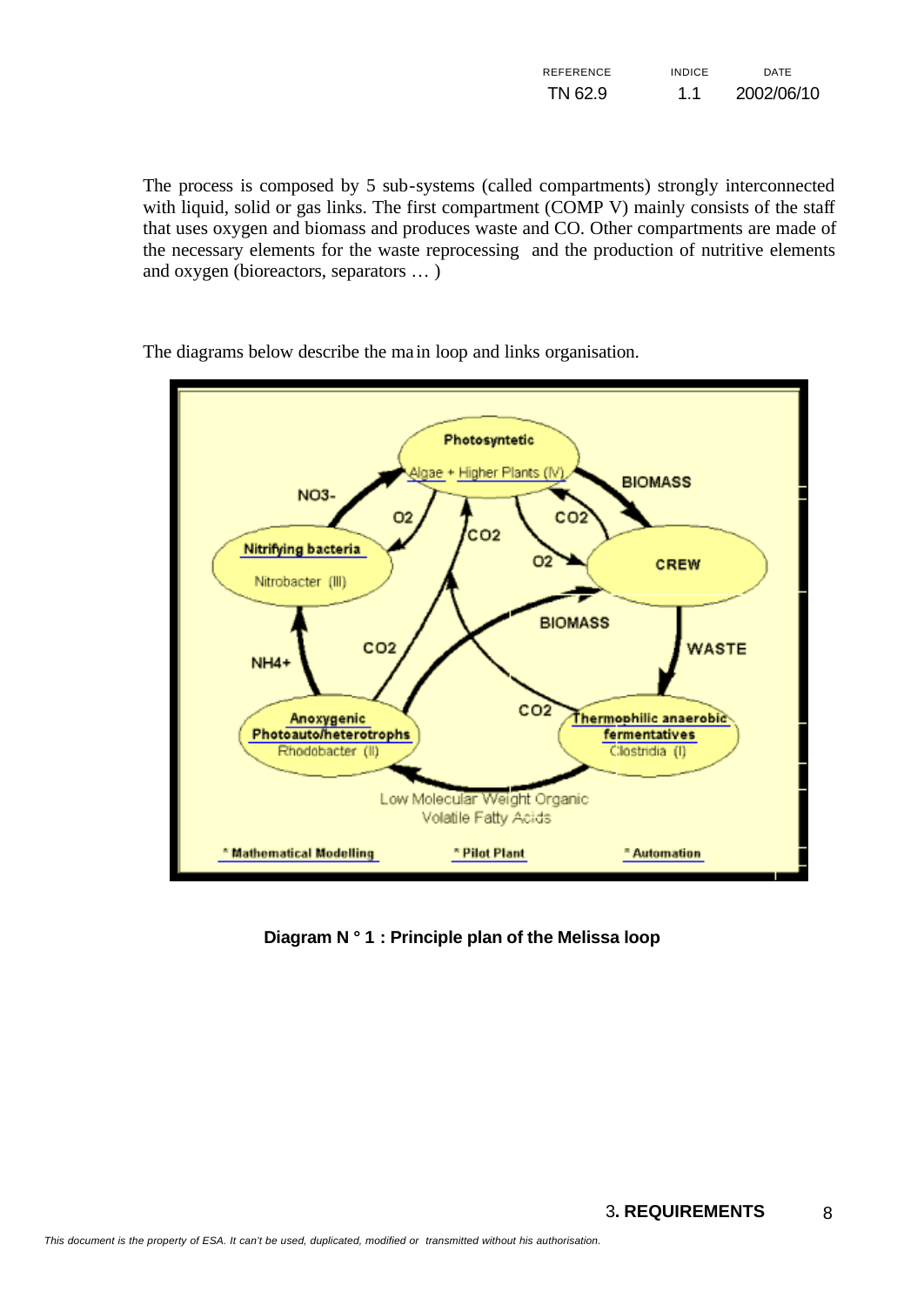# **4. SPECIFICATIONS OF MISSION MELISSA (PART I)**

# **4.1 Main components of a life support system**



**Diagram 3 : Main components of a life support system**

# **4.2 Main objectives of the system**

- To put conditions together to insure the life (food, water and atmosphere) of the crew during the whole duration of the mission.
- To waste recycling or destruction
- To avoid contamination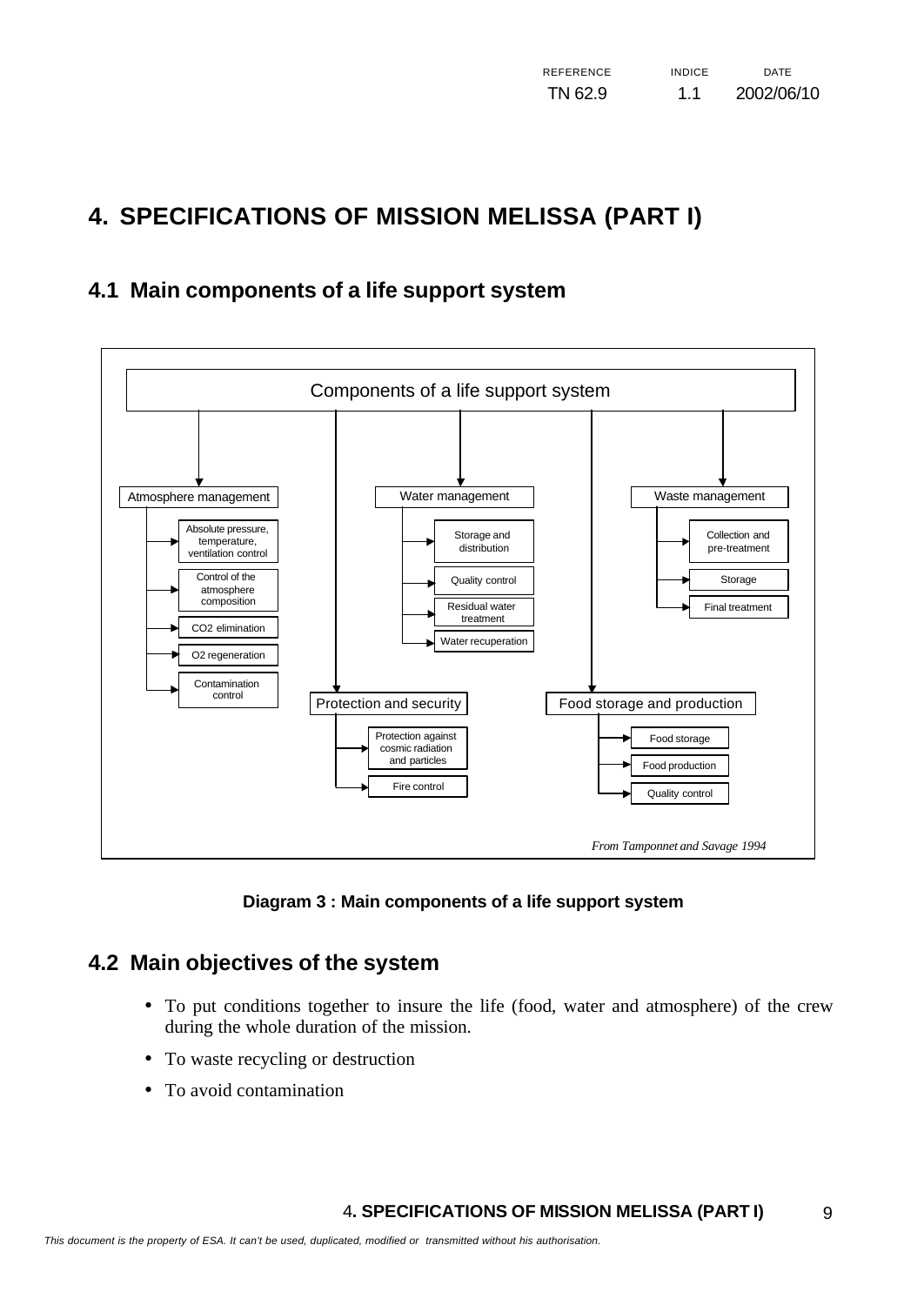• To make sure of good working of all components during the whole duration of the mission

# **4.3 Main elements of the control system**

- Sensors :
	- Different categories of instruments measurement (sensors and analysers)
	- Different function modes (real time measurement or by sampling)
	- Different metrological features
- Actuators :
	- Different categories of actuators
	- Different categories of operation mode
	- Different categories of metrological features
- Data management
	- Filing
	- Process, statistics, outputs, trends, …
	- Display unit
- Process Control
	- Regulations (necessary functions for Melissa loop operation)
	- Level 0 « Basic control »
	- Level 1 « Local control »
	- Level 2 « Global control »
- Support : Technical documentation, technical data basis and eventually hot line with Earth
- Monitoring : Man/Machine Interface
- Main functions :
	- Level 0 functions:
		- $\bullet$  Composition check (purity, humidity ...)
		- $\bullet$  Quality testing (water, air,...)
		- $\bullet$  Electrical supply generator check
		- $\triangle$  Air conditioning system testing
		- ♦ Steam control for bioreactor sterilisation in situ
		- Fluids control (distilled water,  $N_2$ ,  $0_2$ ,  $H_2$ ,  $CO_2$ , He, air, ...)
		- $\bullet$  Culture preparation check
		- $\bullet$  …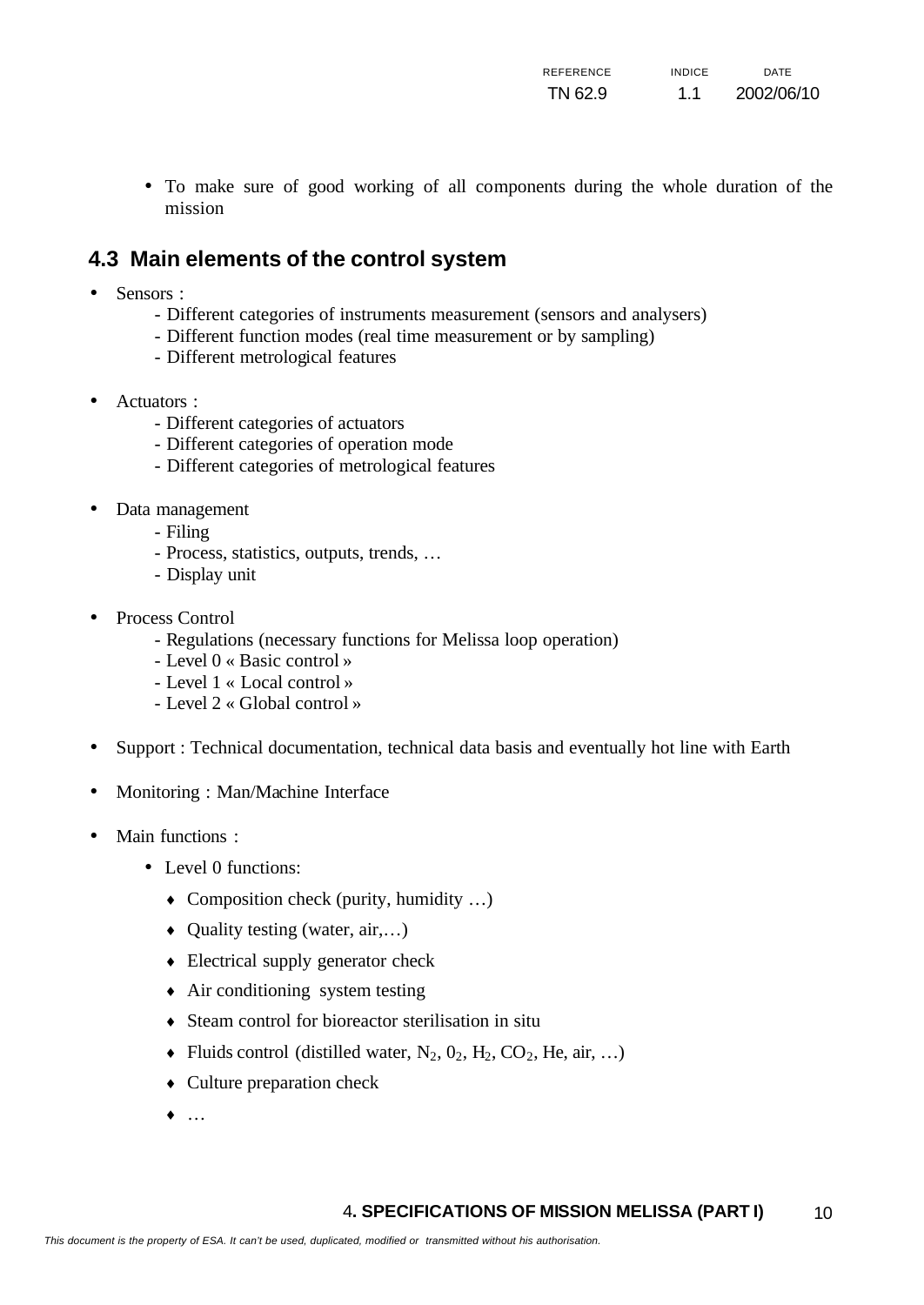- Level 1 functions:
	- ♦ Positive pressure system control with external sterilised air
	- ♦ Level 1 control functions for each reactor
	- ♦ …
- Level 2 functions:
	- Safety control : fire, protection against cosmic radiation (glow screen)
	- Fault detection
	- ♦ Diagnosis
	- Maintenance
	- Operation Safety
	- ♦ Melissa loop Operation Management
	- $\bullet$  …

# **4.4 Mission duration**

- Mars connection flight : about 6 months
- Mission on Mars : about 18 months
- Earth connection flight : about 6 months

# **4.5 Main characteristics of the mission**

- Autonomous mission
- Possibility of maintenance operations, realised by the crew, during the mission
- Weight, volume, size and composition of the stock are limited
- No supplying opportunity during the mission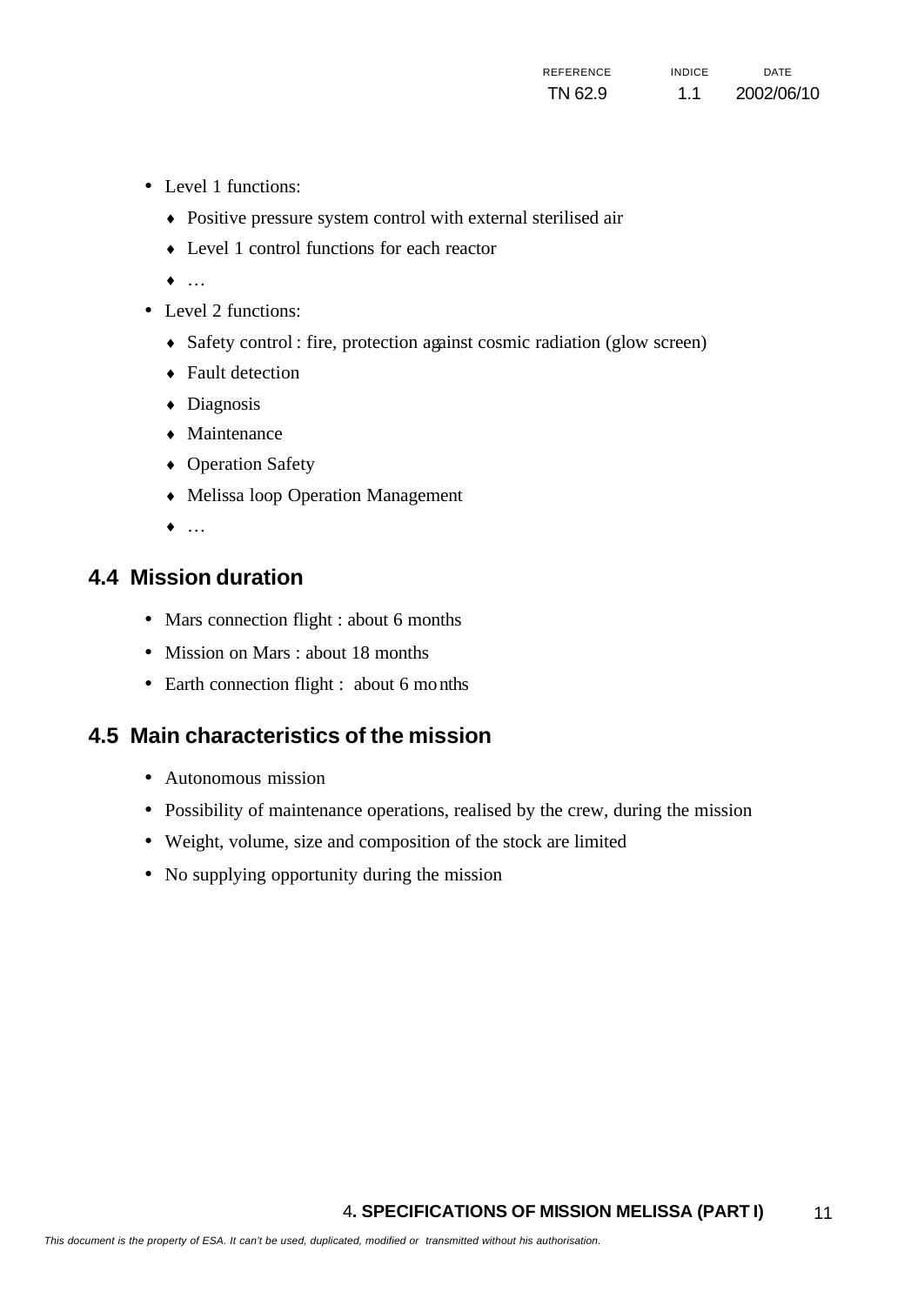# **5. SAFETY ANALYSIS PLAN (PART I)**

# **5.1 Theoretical safety analysis plan**

The main goal of a safety analysis plan is to define the effort and the nature of activity that is required to develop that is necessary to be sure that every risk is under control.

Synchronising the steps is essential for the safety analysis plan and the steps of the project development plan.

A safety analysis plan covers a project from the definition phase to the exploitation phase including conception, development, manufacturing, installation, exploitation and maintenance phases.

A safety analysis plan must be adapted to the characteristics and the constraints of the process.



**Diagram 4 : Proposition of safety analysis plan** *(from Schneider)*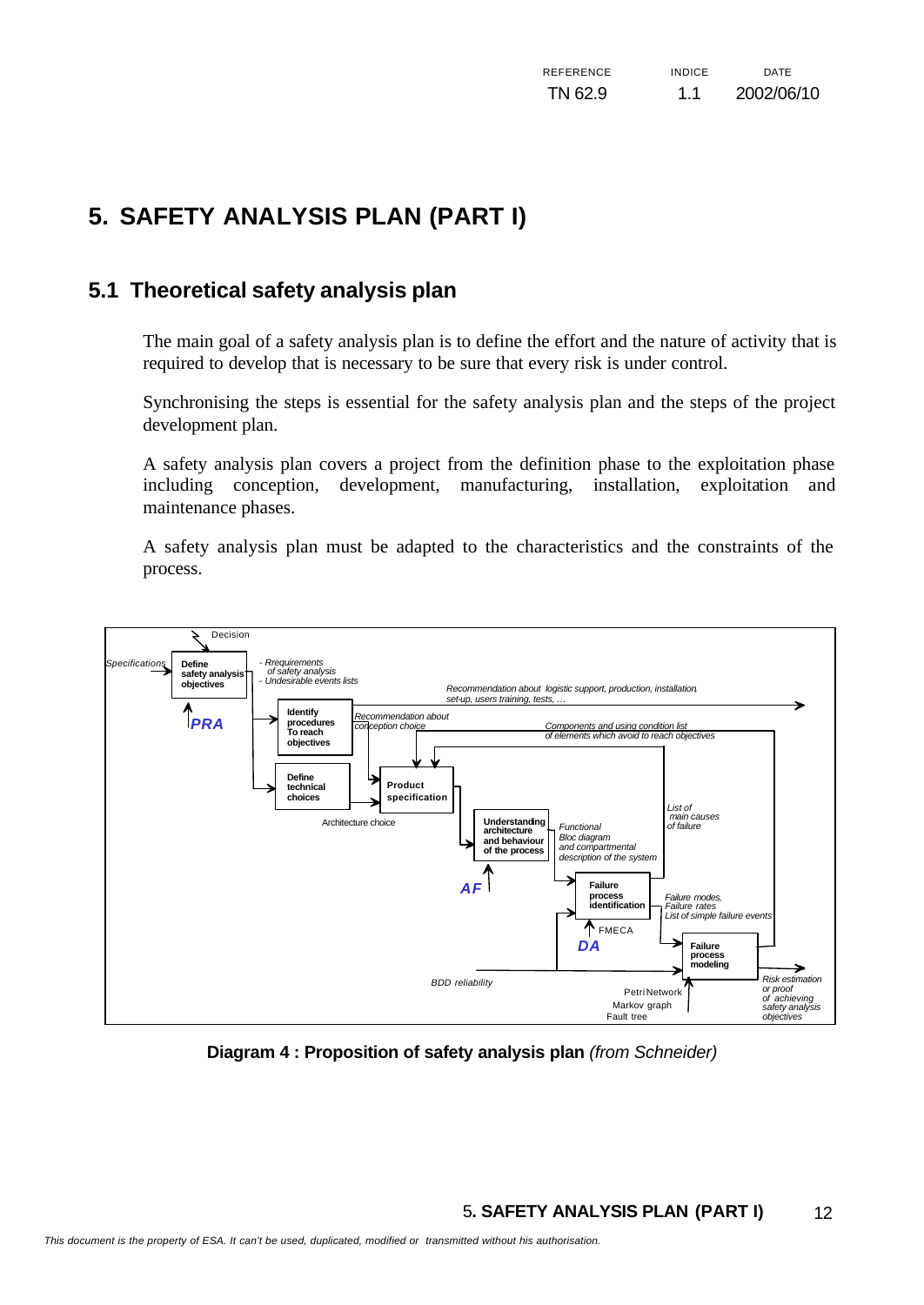# **5.2 MELISSA safety analysis plan – proposal**

Adaptability of the theoretical plan to the MELISSA context consists in three steps. Preliminary Risk Analysis (PRA) – Functional Analysis (FA) – Dysfunctional analysis (DA)

#### **5.2.1 Step 1 - Preliminary Risk Analysis (PRA)**

PRA allows to highlight the risks and to organise them.

For each risk, PRA defines the following items:

- $\leftarrow$  Risk identification
- $\triangle$  Risk gravity
- ♦ Detection procedure and sensors specific to this kind of risk
- Occurrence probability
- $\leftarrow$  Prevention means

Useful inputs for PRA:

- $\leftrightarrow$  Specification document
- Interviews reports with experts
- Question files

Outputs produce by PRA:

- $\overline{\phantom{a}}$  List of risks
- $\triangleleft$  Safety analysis objective

#### **5.2.2 Step 2 - Functional Analysis (FA)**

Functional analysis is a preliminary and necessary step for all accurate safety analysis. It allows realisation of a complete inventory of the installation. It is a fundamental step in comprehension and synthetic description of the operative modes of the process.

A initial step of functional analysis of MELISSA is related in the TN 62.7 and TN 62.8.

This analyse can result in recommendation about system conception or choice of components.

This analyse requires commitment of all partners of the project. That's why it is essential to be able to use a representation of the process including the following characteristics:

 $\triangle$  Easily up dating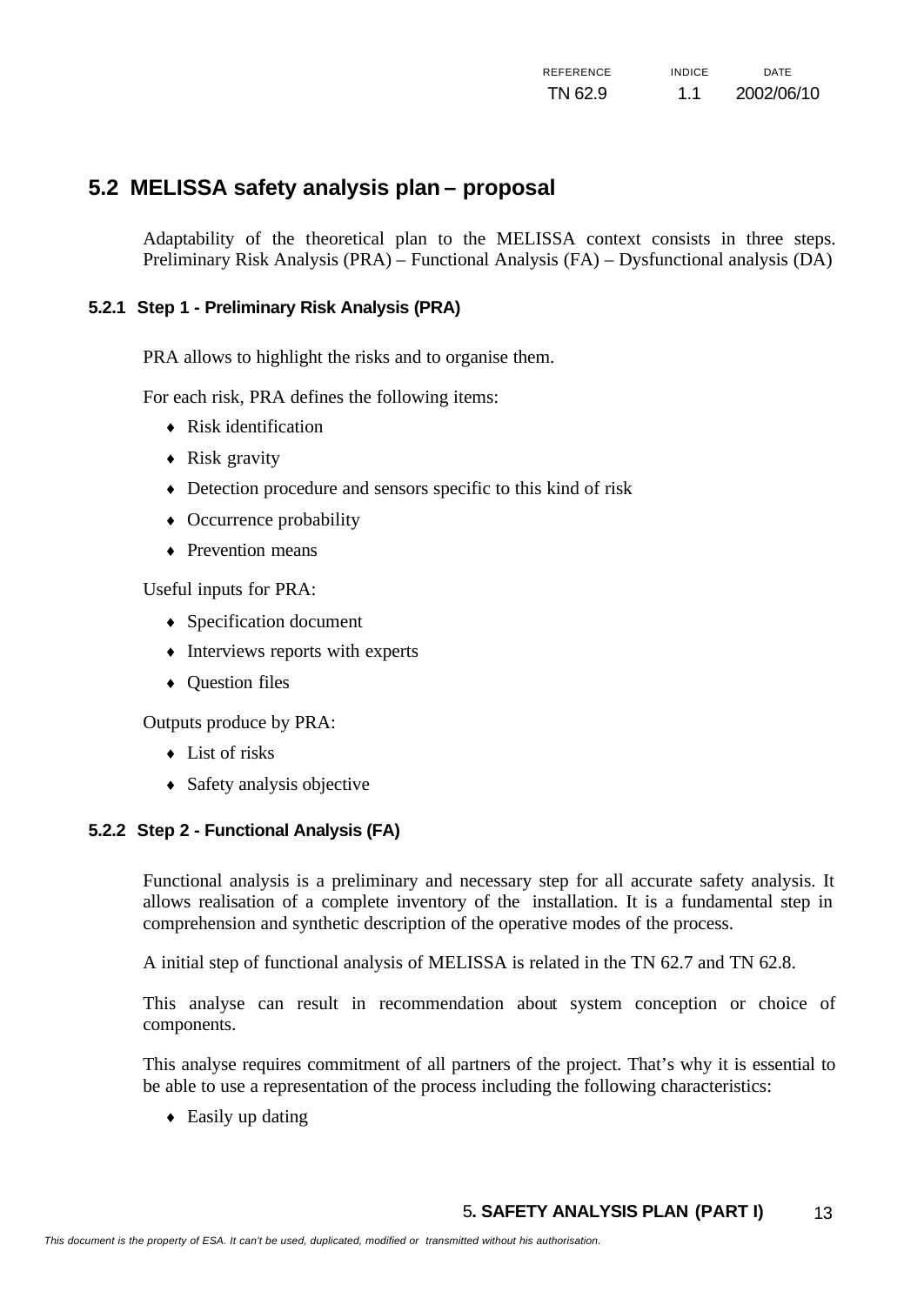- ♦ Easily handling (text files form)
- ♦ Easy to exchange (by web for instance)

At the end of SDF actions 2001 ADERSA proposes an action plan and software tools to support a representation which includes those characteristics (See TN 62.7 and TN 62.8).

Useful inputs for FA:

- ♦ Operational context
- $\leftarrow$  Functional requirements
- ♦ Question files

Outputs produce by FA:

- ♦ Functional and structural description of the system
- $\leftrightarrow$  Synthesis of recommendations

#### **5.2.3 Step 3 – Dysfunctional Analysis (DA)**

Failure modes, effect and criticality analysis (FMECA) are procedures which allow to identify:

- ♦ Failure mode possibility for each component defined during functional analysis
- Occurrence causes
- ♦ Failure consequences for the system
- Failure criticality

Result of analysis :

- ♦ Elements for risk analysis (identification of critical components, estimation of life duration of the system,…)
- Test strategy and diagnosis help

Useful inputs for DA:

- $\leftarrow$  Functional analysis
- Ouestion files

Outputs produce by DA:

- $\leftarrow$  FMECA synthesis
- ♦ Synthesis of recommendations and proposition of corrective actions

#### 5**. SAFETY ANALYSIS PLAN (PART I)** 14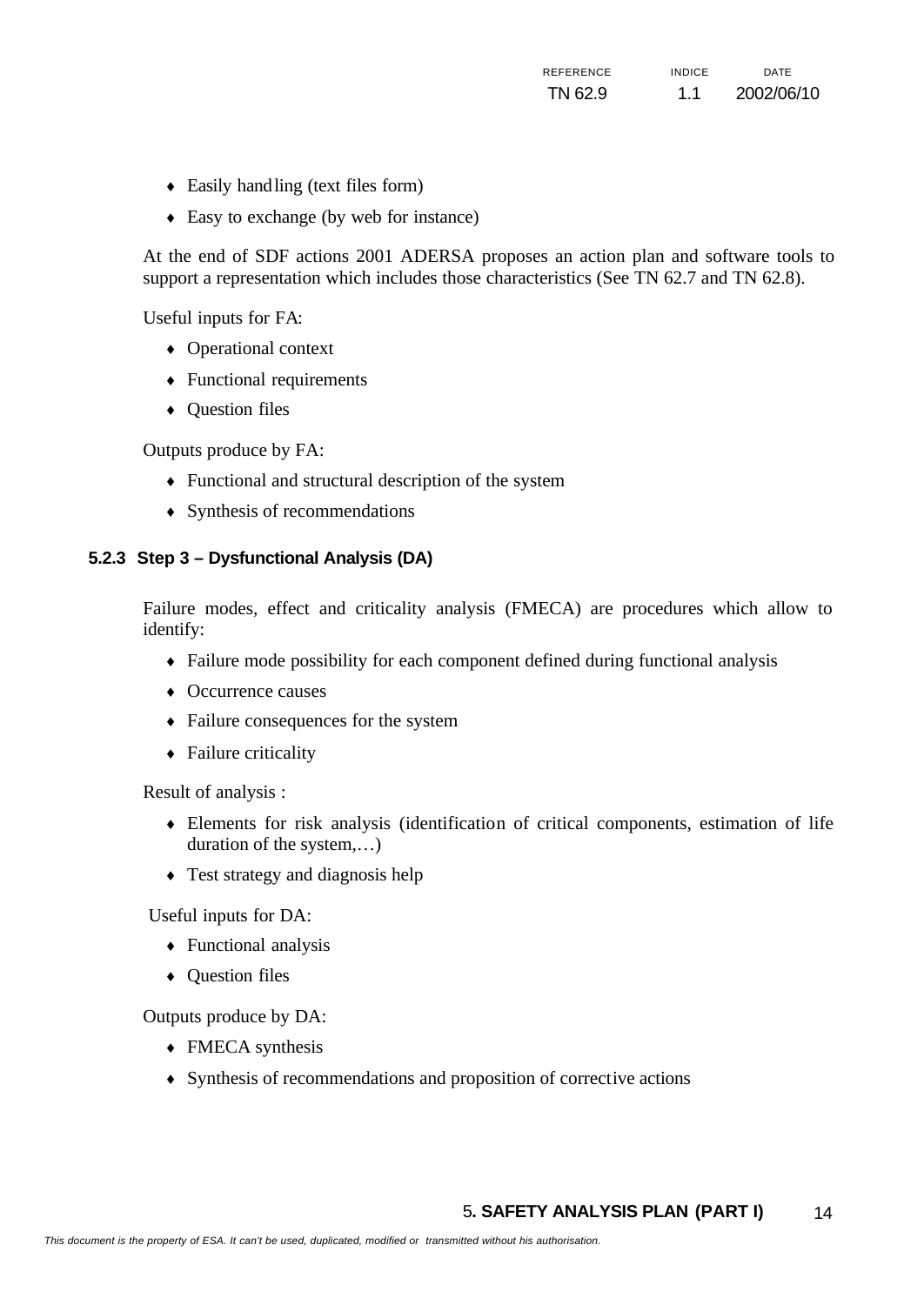# **6. CURRENT DRIVING SYSTEM**

# **6.1 General features**

#### **6.1.1 Present status of the MELISSA pilot laboratory**

This chapter describes the present status of the Melissa loop located at the UAB. Only headlines are mentioned, documents describing these headings are at Partners' disposal:

TN 18.1 – TN 37.6 – TN 47.3

A. Vernerey and Julio Perez's thesis

#### *6.1.1.1 Present hardware architecture*



**Diagram 5 ; present hardware architecture (Vernerey 2000)**

#### 6**. CURRENT DRIVING SYSTEM** 15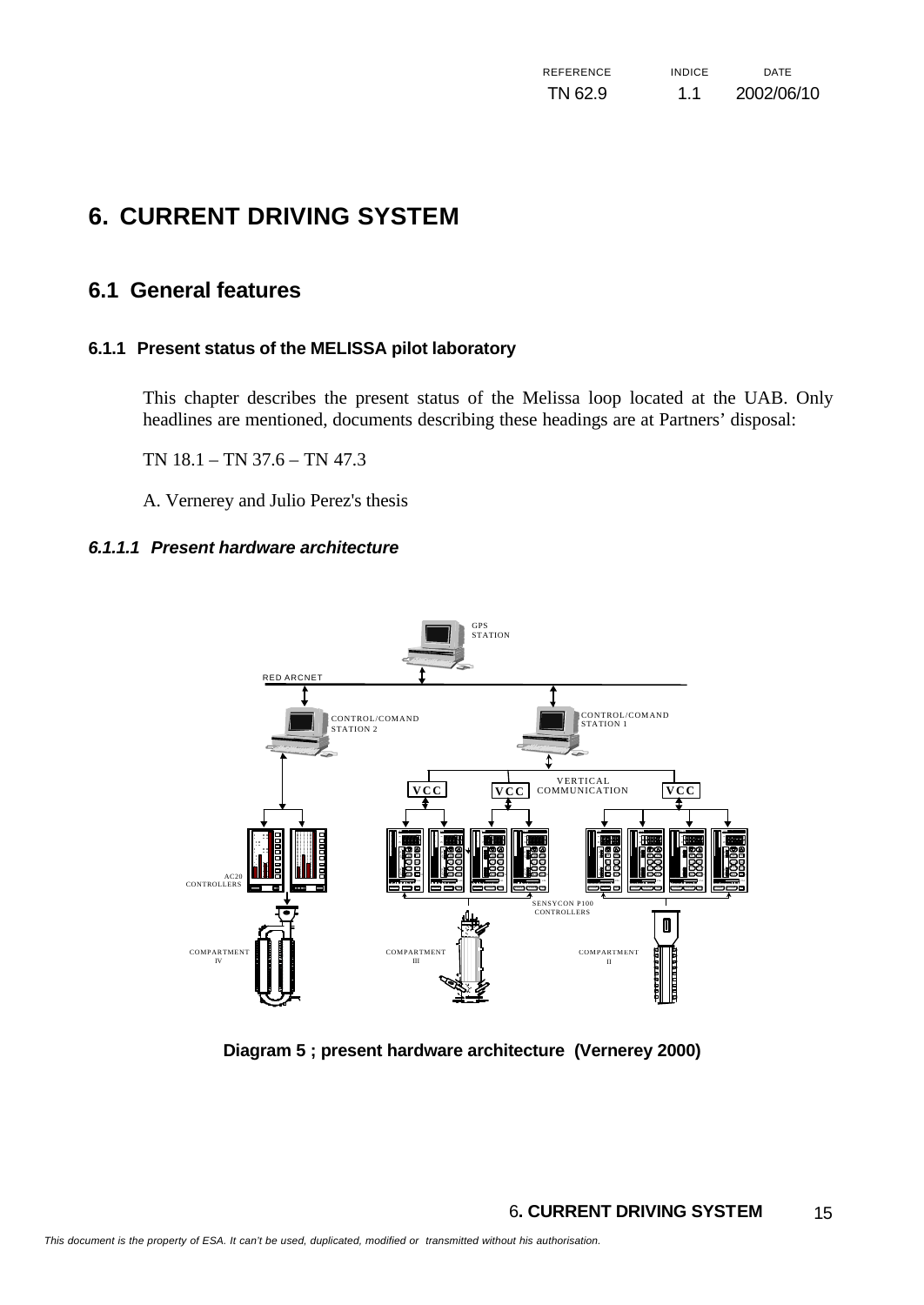#### **6.1.2 Main characteristics of the control command system in UAB**

Since its first installation the system has gone through different modifications and upgrades. In the following it will be mainly described the present configuration although some indications of the previous configurations may also be given.

The installed system is composed of a group of personal computer stations which initially were interconnected via ARCNET network. This was later modified to an Ethernet thinwire.

The stations are:

- ♦ Station 1 is a PC (COMPAQ 486) with MS-DOS as operating system.
- ♦ Stations 2 is a PC (COMPAQ 386) with MS-DOS as operating system.
- ♦ GPS Station is a PC (Pentium 200) with Windows95 as operating system

User Stations are PC (COMPAQ 386) having MS-DOS as operating system.

At present time there are 2 control/command stations. The Control/Command station 1 is connected to the process via an interface of communication (VCC) and several Controllers. It consist in a COMPAQ 486 and is interconnected to the VCC and Sensycon MICON P-100 controllers. Each VCC is able to drive two or four MICON P100. Four P-100 controllers receive the measurements from compartment II and another group of 4 P-100 controllers receive the measurements from compartment III (in this case 2 VCC are used, this is required in order to be able to use its 2 extended loops capabilities). The second control command station, a COMPAQ 386s is directly linked to the Ascon AC-20 controllers, via serial RS-485 (MODBUS protocol), and receives the process measurements from compartment IVa.

P100 is a fully autonomous programmable device able to manage 4 regulation loops (However only 2 are used in MELISSA compartment II because it only presents 2 analogic outputs) In compartment III the 4 loops are used however 2 of them are used only for monitoring purposes or acting on digital outputs, due to the lack of analogic outputs.

The ASCON AC-20 are able to manage 4 regulation loops and include 4 analogic outputs together with 8 digital inputs, 8 digital outputs and 8 analogic inputs. Therefore in practical terms one AC-20 is equivalent to 2 MICON P-100.

The MICON P100 and ASCON 20 are connected to the sensors and actuators of the process. Inputs/outputs are configurable for either 0-5V, 4-5V, 0-20 mA, 4-20 mA.

The GPS station is interconnected to compartments II, III and IV via the control/command stations.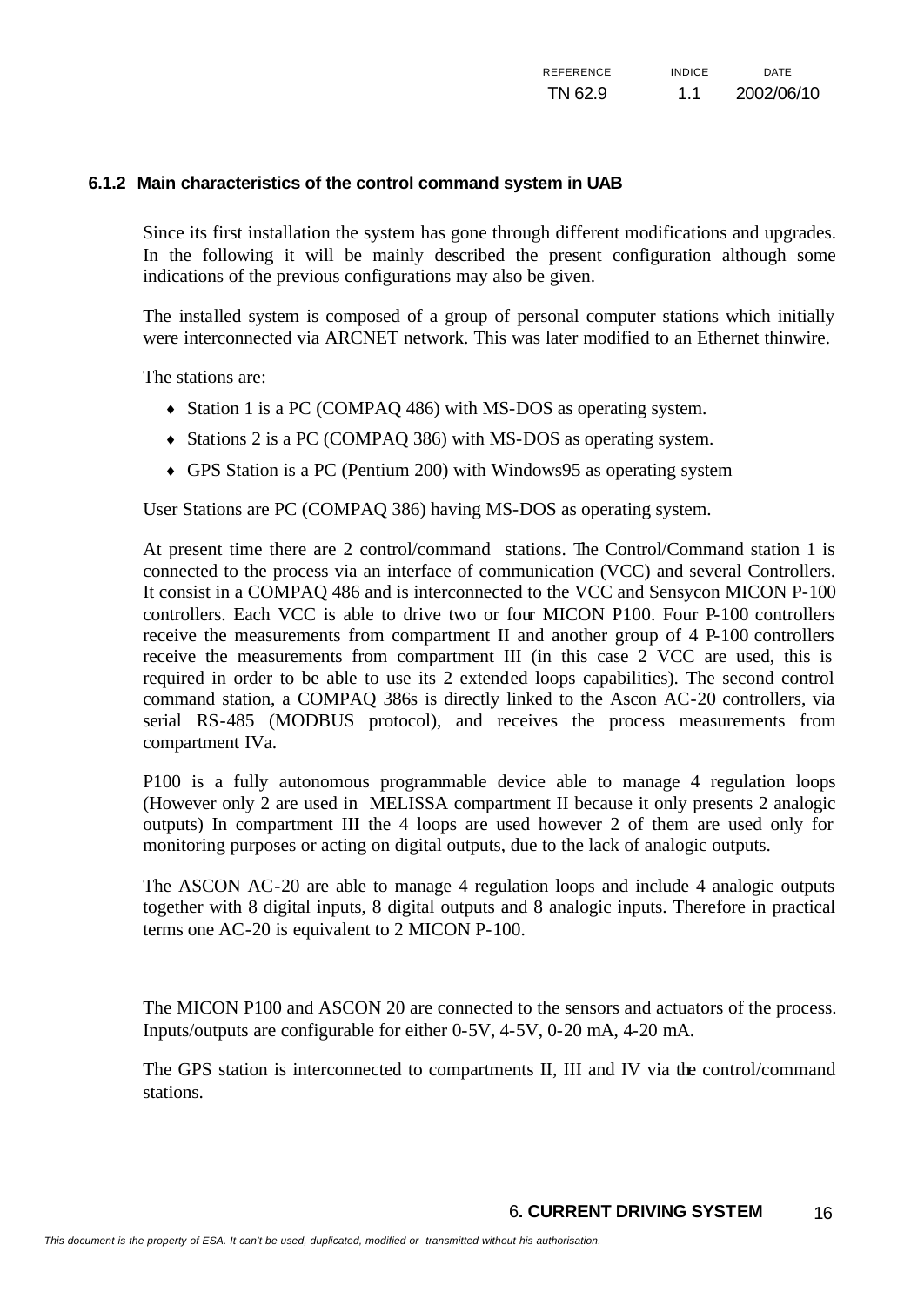#### *6.1.2.1 Control /Command station*

System management : this function allows the manager to customise the system.

Control/Command : direct link between the station and the controllers in charge of the process. Station1 operates with compartment II and III controllers and station 2 operates with compartment IV

#### *6.1.2.2 User station*

This station has only the control / command possibilities with eventually limited access to data. At present time it is not connected to the system.

#### *6.1.2.3 General Purpose Station (GPS)*

This station communicates with the Control / Command station connected to the process to read or write data relative to the process. It is a sort of control command programming station.

### **6.2 Measures acquisition function**

Each controller Sensycon MICON P100 drives a process interface with analogue and digital input/output connected to sensors and actuators (Analogue digital conversion 12 bits – Analogue links are all made using current loops 4-20 mA).

Each controller ASCON AC-20 drives a process interface with analogue and digital input/output connected to sensors and actuators (Analogue digital conversion 16 bits – Analogue links are all made using 0-5V 1-5Vcc or current loops 0-20, 4-20 mA using external shunt resistance 250 Ohm).

### **6.3 Regulation mode**

Each P100 controller drives two regulation loops. A regulation loop is a set of 20 lines (40 is possible in the extended loop mode), each line containing one of the 100 internal functions of P100 library.

PID is the common regulation type.

Each ASCON AC-20 drives 4 regulation loops. Programming allows multiple configurations Inputs/ outputs, conversions, P, PI, PID, filter, linearizations, selectors,….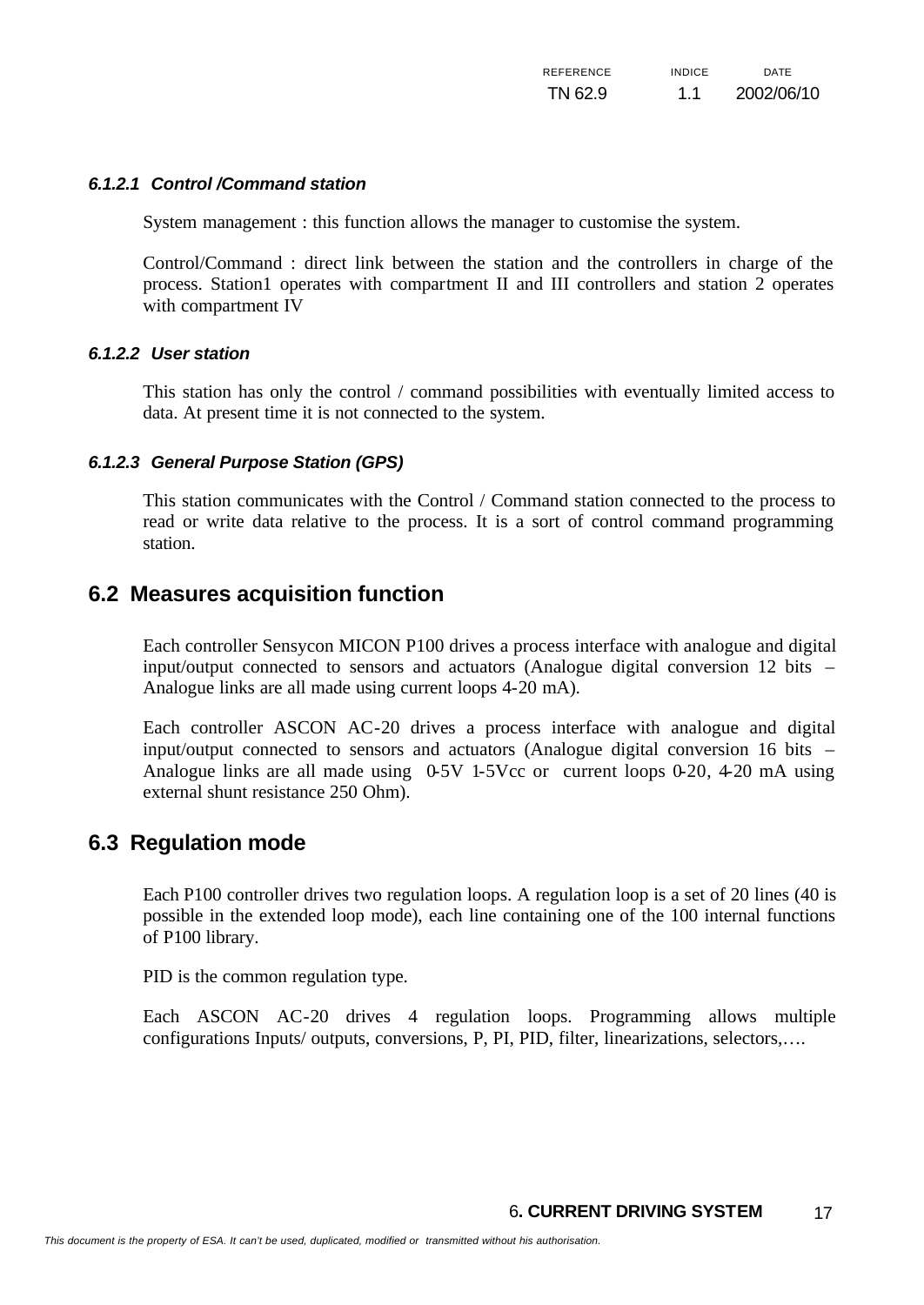# **6.4 Coding mode**

Instructions for coding MICON P-100 are performed by user from GPS, control/command stations, always with its main control programs disconnected or defined during off line system configuration. Programming makes use of a MS-DOS software accessing the controllers via the same installed network and PC (RS485), or can be programmed using a side keyboard.

Instructions for coding ASCON AC-20 are coded using a windows user interface program in a PC linked to each controller via a frontal RS-232 serial link (different from the rear RS-485 (MODBUS/JBUS) for connecting to the Control/command stations).

# **6.5 Process control function**

- Control command laws implemented into P100 and AC-20
- Centralised alarm management via control command station
- Curves display via control command station (also included in GPS)
- Archiving and reports edition via control command station
- Programming interfaces via General Purpose Station
- Communication software using a mailbox to exchange data

# **6.6 Man machine interface function**

#### **6.6.1 Archiving applications**

Two data bases with structure and performance limitation in control/command stations and one data base in file format mode, recorded by GPS software. Control/command software suffer of the so called 'year 2000 effect' and datafiles and displays present wrong dates.

At present time data from compartments II, III and IV are received, stored and ready to be used with the new implemented control laws. In the MS-DOS version of the GPS careful timing of each control law will have to be managed wen more than one compartment is regulated at the same time due to the non-existing multitasking infrastructure in MS-DOS.

#### **6.6.2 Synoptic**

A user interfaces configuration can be used to customize the synoptic on the screen of stations. Upgraded user interface added to the GPS station (lately named MCS station) in the MS-DOS version.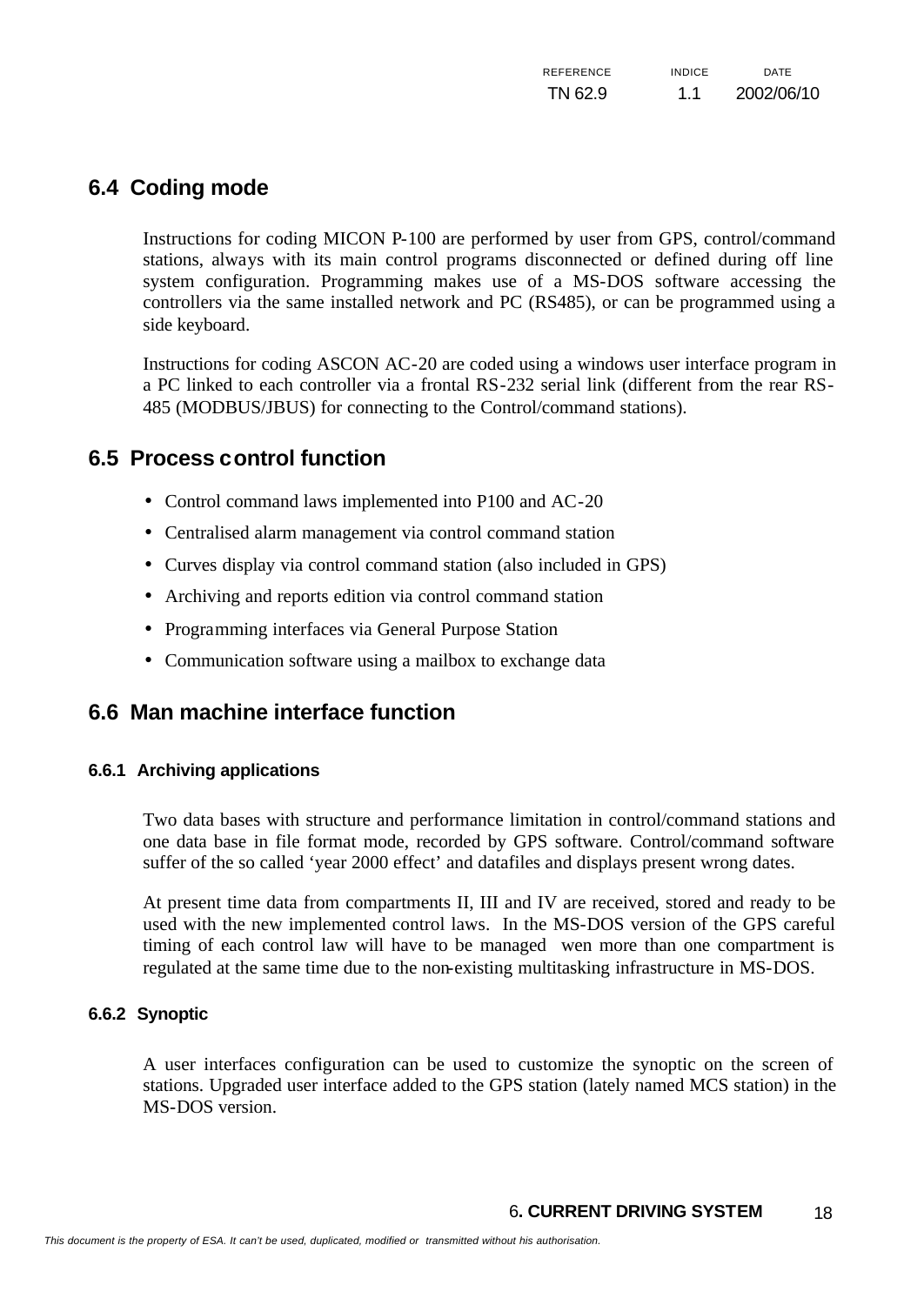| REFERENCE | <b>INDICE</b> | <b>DATF</b> |
|-----------|---------------|-------------|
| TN 62.9   | 1.1           | 2002/06/10  |

There also exists a Windows user interface programmed in Java which interfaces the user with the MS-DOS GPS software. The interface using the MS-DOS GPS software is required due to the impossibility to use the libraries supplied with the copntrol/command software for interfacing with external programs with other compilers than Microsoft C v4.0. Therefore a special version of the MS-DOS GPS is used as a bridge with the control/command stations when the windows user interface is in operation.

A local visualisation of data is available from the front face of the P100 and AC-20. AC-20 have limited graphical curve display of data in the front screen.

#### **6.6.3 Alarm management**

Alarm configuration off line

Alarm visualisation all the time in the lower part of the screen of the stations and in a dedicated screen.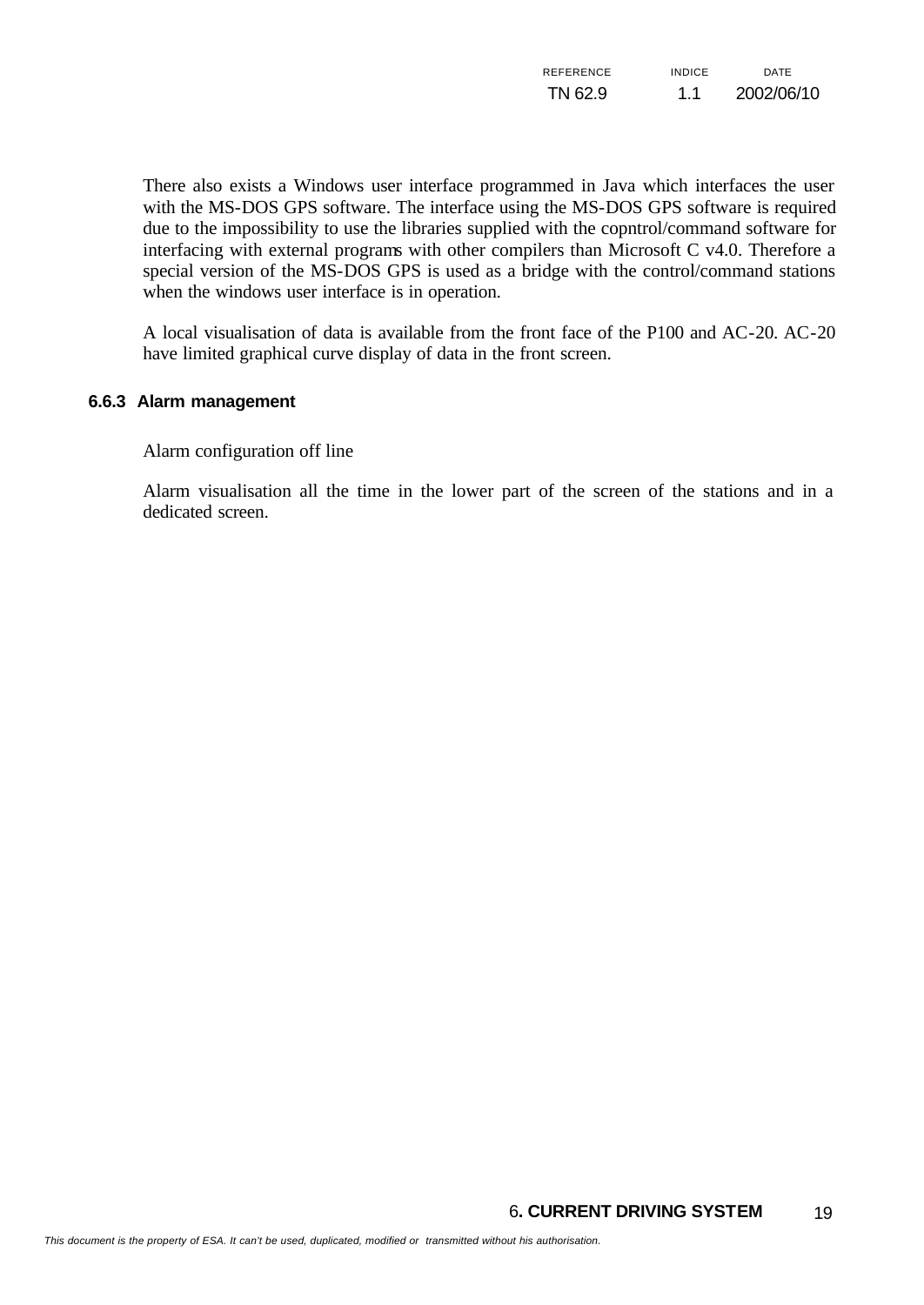# **7. NEW CONTROL SYSTEM SPECIFICATIONS**

# **7.1 General specifications**

- To allow implementation of advanced control command solutions
- To allow utilisation of new categories of sensors and actuators with possibility of implementation of intelligent function.

# **7.2 Main lines of progress**

- Innovation cost under control
- Exploitation and maintenance recurrent cost reduction
- Integration of the functions to comply with a minimum of hardware and software connected platforms.
- Promotion of intelligent and communicating solutions.
- Digital is better than analogical and software is better than material.
- Self service is better than made-to-measure.
- To give priority to continuous modes and "without human intervention" : except specific requirement, fully manual graceful degradation to be banished
- To optimise the quantity and space of cupboards or boxes, wires flow an volumetry .
- To standardise Human-Machine Interface (IHM) on graphic colour monitor : indicators, keys, mimic diagrams to be represented with computer objects : Human-Machine Product security units use to have a real physical existence
- To set-up a hot-line that should gather all multimedia documentation
- Systematically implement the "assistance to maintenance diagnosis" mode
- Systematically implement the "metrological standardisation management" mode

# **7.3 Main improvements required**

All functions required by the transition from a laboratory pilot limited version to an industrial version, and especially :

- Management of the control structure and get the proper software
- Organisation the Technical Data Base and get the proper software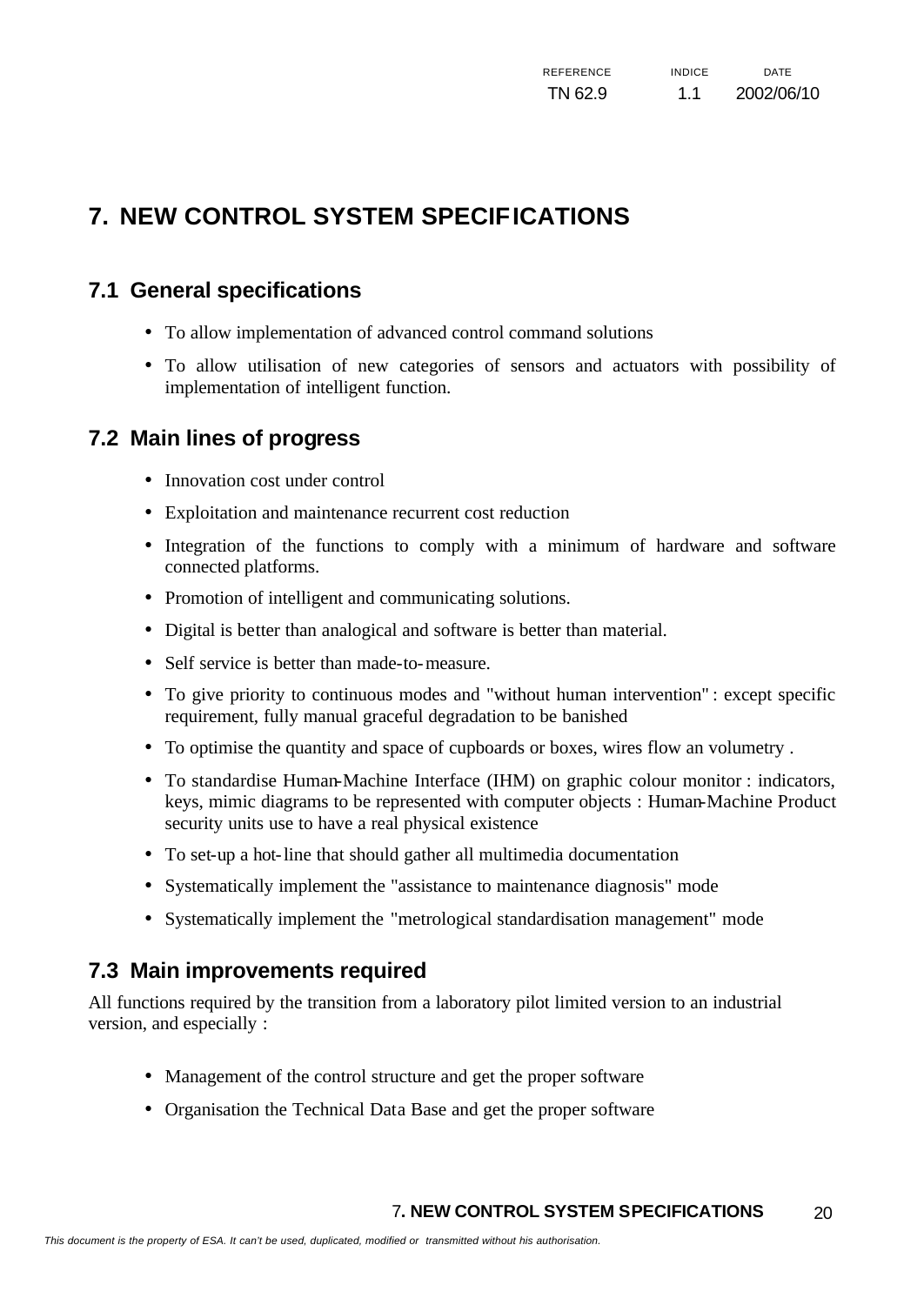- Maintenance and help issue definition
- As mathematical models are in constant evolution, it is necessary to easily update and to keep all the versions of the models
- Several global operating modes of the Melissa loop : biomass and/or atmosphere reconditioning
- Safety high level, long flight, far, hostile environment
- Size, weight, space conditions constraints
- User station concept which gives access to the technical data basis in the read-only access. If maintained, this functionality must be described accurately : access and condition modes, transfer speed…
- MCS (Melissa control system) Station concept for which enables to configure command rules. If maintained, this functionality must be described accurately.
- The main target of this Melissa ground pilot version is to test the connection of several compartments of the Melissa loop over a long period. The driving system must make possible the necessary functions to be perform to check this target, and more particularly :
	- ♦ It is compulsory to track and analyse the loop behaviours. technical database importance (archiving, access, readability, "traçabilité"…)
	- The organisation of the process must be able to accept the process hardware, software and/or methodological evolutions.

### **7.4 Future control system**

#### **7.4.1 Location diagram of the loop (future ground pilot version)**

The compartment IVb (or IV HP) corresponds to the higher plant compartment.

The Diagram n° 6 describes the position of the compartments and states the sizes to define and assess the network data and cables required.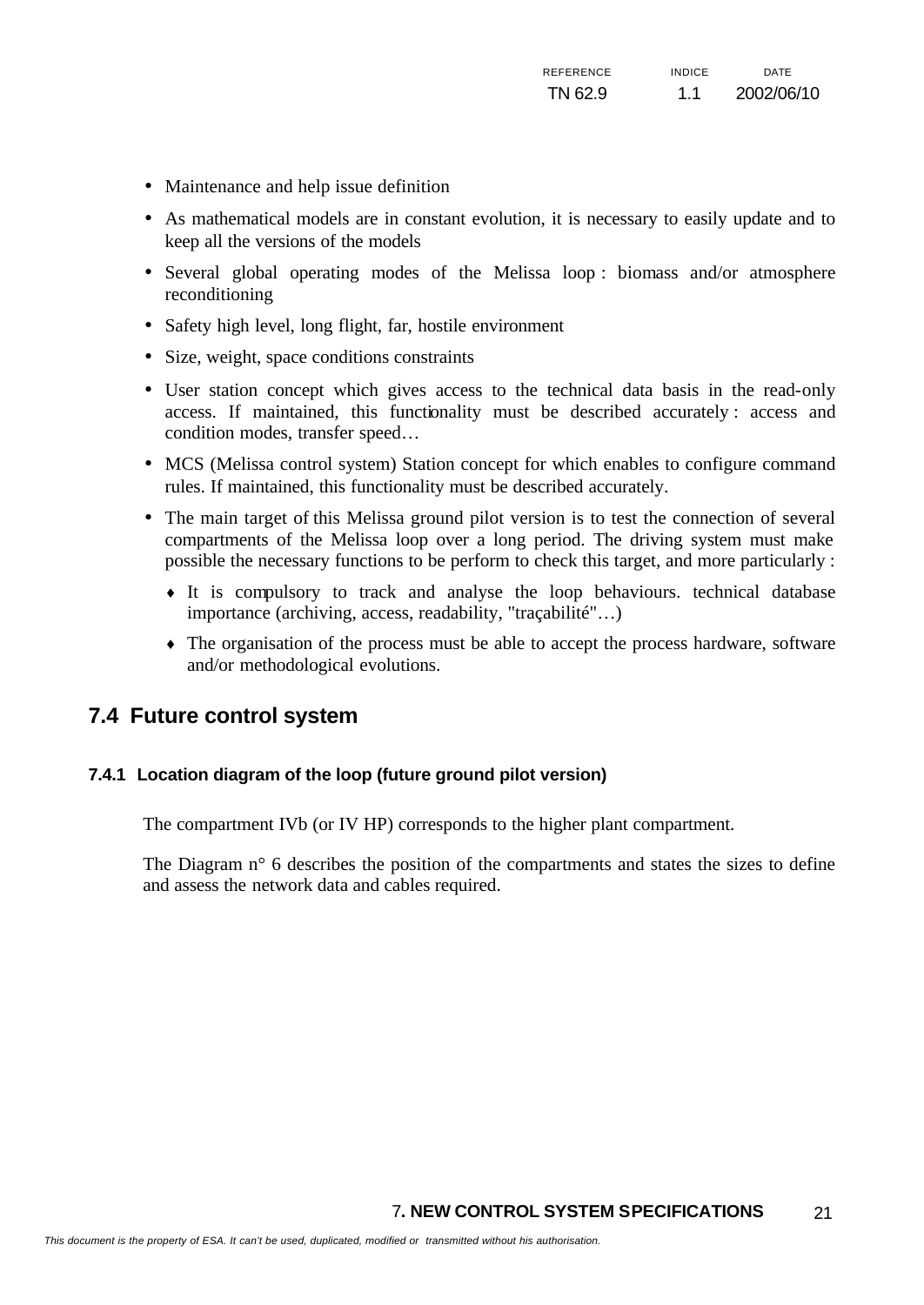| <b>REFERENCE</b> | <b>INDICF</b> | DATE       |
|------------------|---------------|------------|
| TN 62.9          | 1.1           | 2002/06/10 |



#### **Diagram 6 : General layout of the expanded pilot plant laboratory**

#### **7.4.2 I/O of the compartments**

The chart here-under gives an indication regarding the quantity of input/output and regulation loop of the different compartments.

Complex analysers are directly connected to computer by RS 232 connection.

 $E = input$ ,  $S = output$ , ana = analogic, num = numerical, tor = everything or nothing, Reg = regulation loop of level 0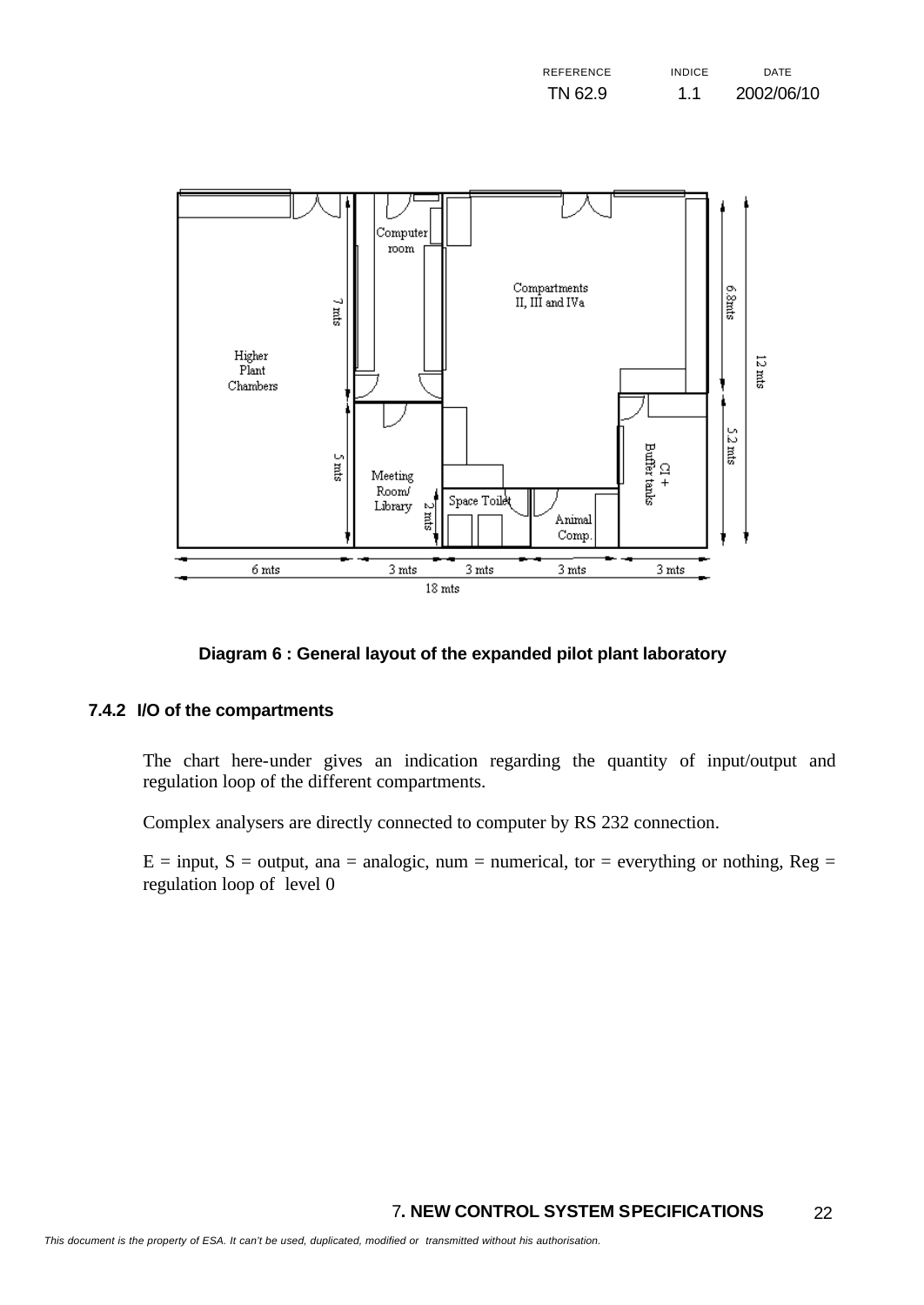| REFERENCE | <b>INDICF</b> | DATE       |
|-----------|---------------|------------|
| TN 62.9   | 1.1           | 2002/06/10 |

| Inputs outputs needs        |              |              |       |       |     |
|-----------------------------|--------------|--------------|-------|-------|-----|
|                             | E ana ou num | S ana ou num | E tor | S tor | Reg |
| Comp 0                      | 6            | 6            | 64    | 32    | 6   |
| Comp I                      | 10           | 4            | 64    | 32    | 4   |
| Comp <sub>II</sub>          | 10           | 5            | 64    | 32    | 5   |
| Comp <sub>III</sub>         | 9            | 8            | 64    | 32    | 8   |
| Comp <sub>IV</sub>          | 10           | 7            | 64    | 32    | 7   |
| Comp IV HP                  | 8            | 7            | 64    | 32    | 7   |
| Tota                        | 53           | 37           | 384   | 192   | 37  |
| <b>Overestimated amount</b> | 128          | 64           | 512   | 256   | 64  |

# **7.5 Technology strategies**

#### **7.5.1 Advanced industrial data-processing platform**

This platform defines the work station of several people committed to the industrial process management : manufacturing operator, maintenance man, metrologist …

This platforms receives on one hand the industrial applications and in another hand the supports, protocols and communication services.

This platform is an application of the industrial communications server and moreover It can also be a data server.

#### *7.5.1.1 PC*

Except specific case, the platform is composed by current standards computers .

If not absolutely required, industrial computers are not used.

#### *7.5.1.2 OS - Processeur*

Windows NT 4.0 from MicroSoft (Service Pack level 3 mini or 6 a maxi) is the Operating System which is recommended, if equipped with its technical resources kit.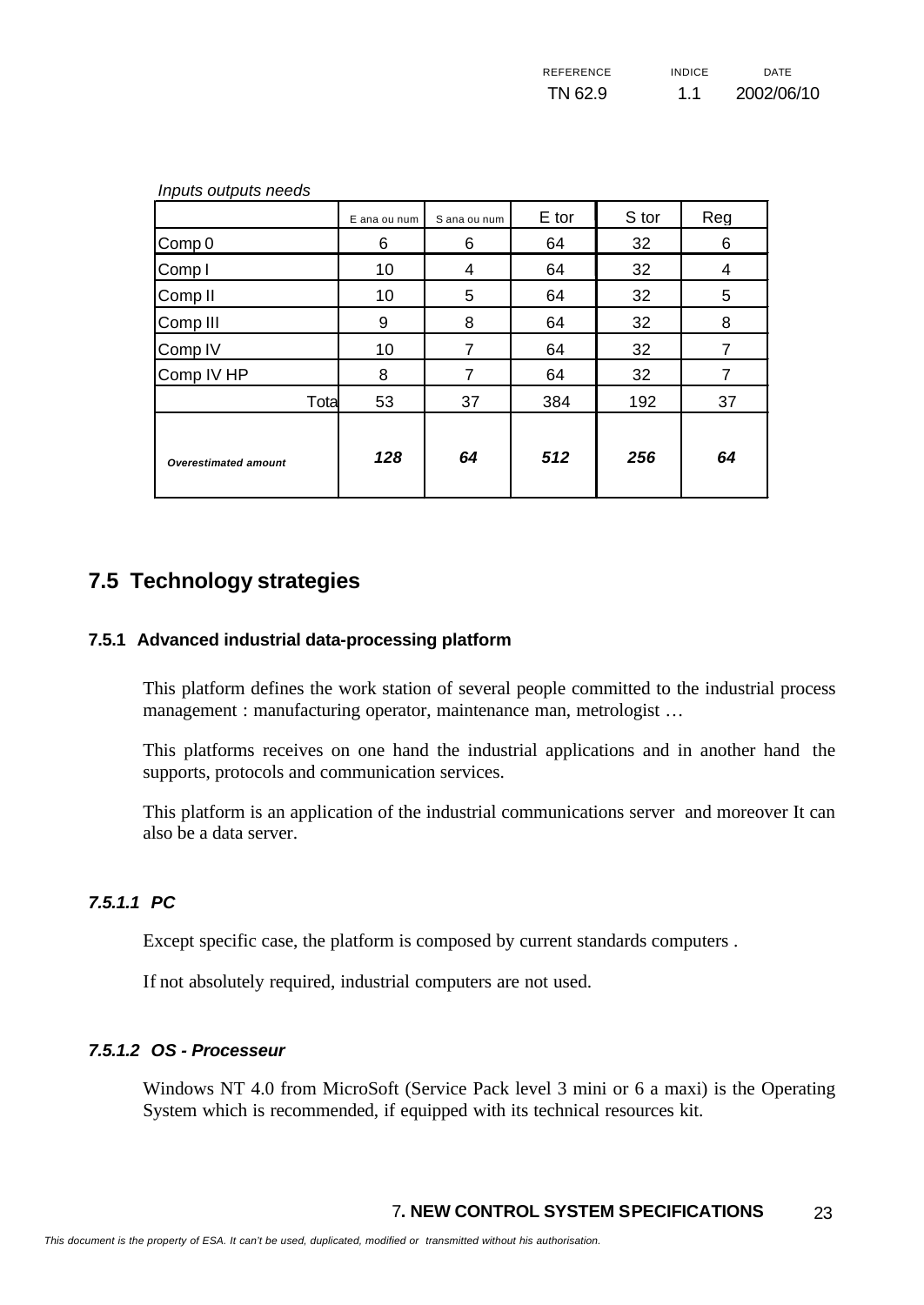| <b>REFERENCE</b> | <b>INDICF</b> | <b>DATE</b> |
|------------------|---------------|-------------|
| TN 62.9          | 1.1           | 2002/06/10  |

Unless necessary, Windows NT Embedded, Windows 2000 and Windows XP are excluded. Except imperative necessity to guarantee for some particular tasks an execution time below 10 milliseconds, every « real time », OS Windows CE included and every «real time extension for NT » are banished.

Intel processor is the recommended one (at least for the Pentium range) with a minimal RAM OF 128 M0.

#### *7.5.1.3 Hard disks*

SCSI OR IDE able to store OS, applications and data.

OS, applications and data are stored on disk units on different logical partitions, using NTFS format (NT File system). Swap file size is RAM x 2

#### *7.5.1.4 Other peripherals*

Monitors are colour graphics, according European standards for energy savings, interference waves reduction, reprocessing of its not-contaminating components.

Standards keys for the key-board : a trackball if possible integrated to the keyboard substitutes the usual mouse.

JAZ, CDROM, DON, DLT Backup or archiving peripherals are SCSI or IDE and have a capacity suitable for the hard disk(s).

#### **7.5.2 Communication technologies**

#### *7.5.2.1 Communication services : layers 7, 6, 5 of the OSI model*

The target selected for user interface with the « application » layers for industrial communications between components of the same «application », from one application to another application, fom application to equipment, from equipment to equipment, are the following by decreasing preference order :

- OPC customers-servers services (OLE 2.0 for Process Control) with « OPC Automation » and «OPC Custom » at the last update interfaces published by OPC Foundation, i.e. in «Data Access 2.0 » and « Alarms and Events 1.0 » versions used within the DNA distributed architecture (Distributed internet Application) by application exchanges and by TCP/IP Ethernet networks. Except absolute necessity, any « real-time extension for OPC », such DCX will be banished.
- The generic software is recommended among « OPC server » software on the market, i.e. free-standing from any API or SNCC supplier and holding all protocols and numeric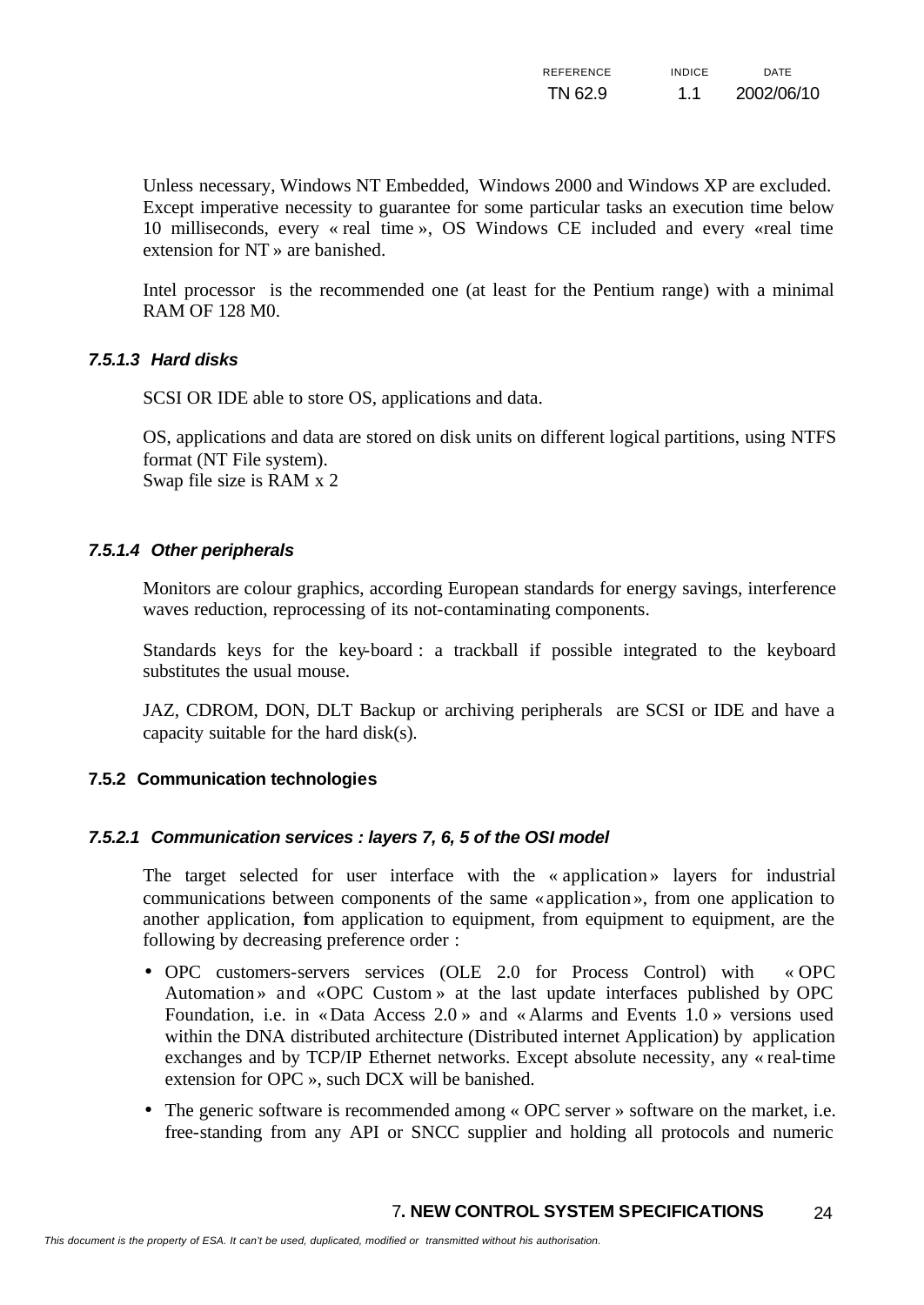networks. However, OPC server and UNI-TE from Schneider-Electric are accepted to connect standard API (TSX family from Télémécanique) on industrial network ETHWAY .

- DDL (Device Description Language) services used by industrial networks like FOUNDATION FIELDBUS, PROFIBUS-PA, HART.
- DDLM (Direct Data Link Module) services used by industrial network PROFIBUS-DP.
- Basic services of industrial network **ASI**, are also accepted in the case of binary (TOR) sensors and actuators connection.

#### *7.5.2.2 Communication services : layers 4 and 3 of the OSI model*

Respect the stack of TCP/IP protocol is a good recommendation for all communication between lower and upper layers of the OSI model.

The main protocols TCP/IP are :

- IP, ARP et ICMP for the network layer
- TCP, UDP for the transport layer

The main utilities working with the TCP/IP layers are ARP and RARP, NETSTAT, PING, FTP and TFTP, RCP, RSH,REXEC,…

Among numerical network family, a lot of industrial networks accept intermediate layers TCP/IP.

#### *7.5.2.3 Communication services : layers 2 and 1 of the OSI model*

Layers 2 and 1 concern the traffic mode (synchronous or asynchronous) of MAC :

- Method of access to the media:
	- $\triangle$  Deterministic : Producer Consumer or master slave
	- ♦ Stochastic : multimasters
- Type of transmission synchronous series media:
	- $\bullet$  Wire : copper, optical,...
	- ♦ Wireless : laser, infrared, radio waves, …
- Type of junctions :
	- ♦ RS 485, IEEE 803.3, BC 20mA, …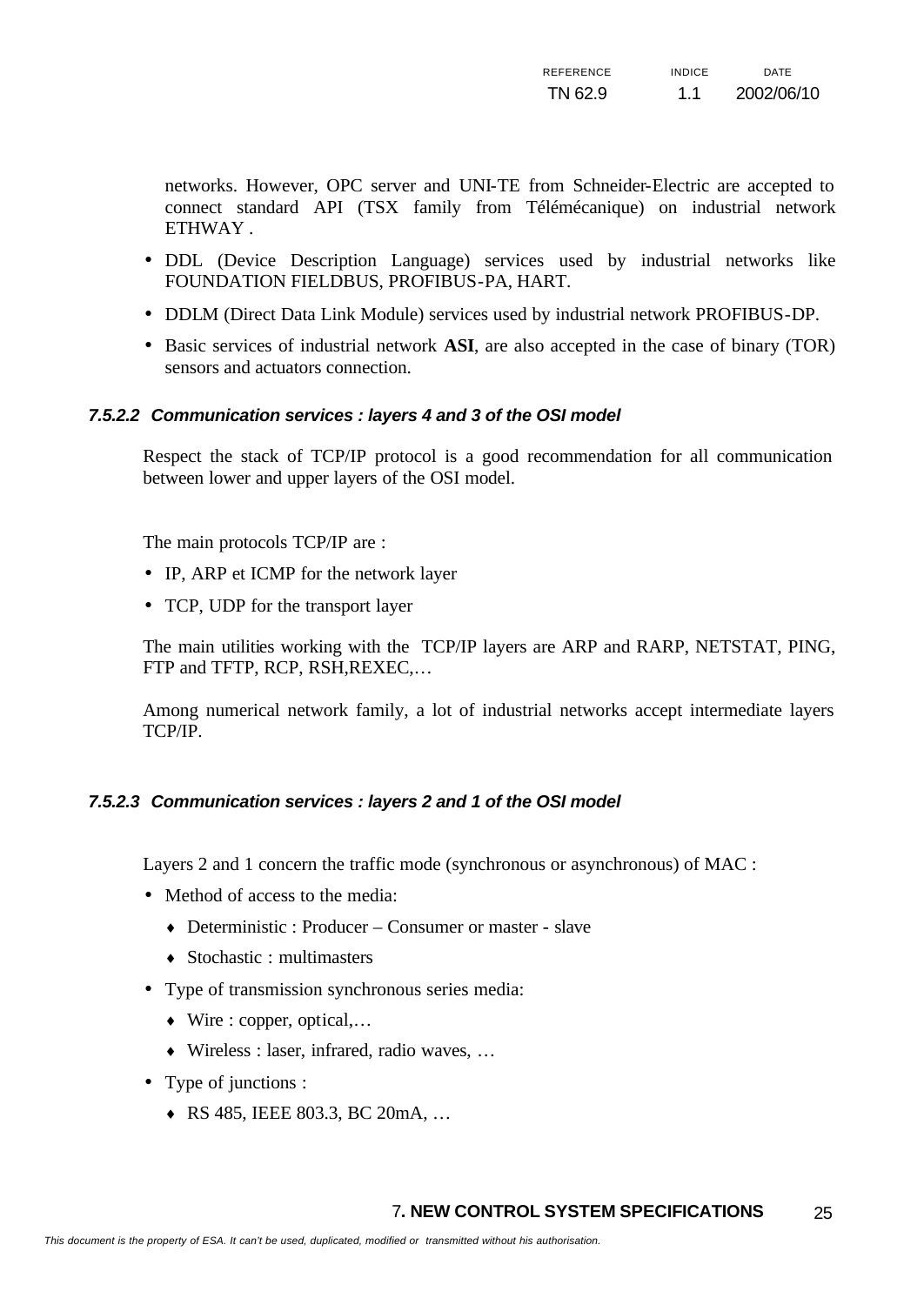- Type of topology :
	- $\triangleleft$  Bus, Star, Ring, ...

The lower layers of following numerical network are recommended, in decreasing order :

- Ethernet LAN
- Industrial networks FOUNDATION FIELDBUS, HSE and H1
- Industrial networks PROFIBUS, DP and PA
- ASI is accepted with Foundation Fieldbus H1 and Profibus PA, but it can connect only binary input output.

#### *7.5.2.4 Network architecture*

Exchanges between levels 2 and 3 of the « CIM pyramid » (Computer Integrated Manufacturing) are performed by our private network TCP/IP.

Industrial networks mainly match the communication requirements of the 0, 1 and 2 levels of the pyramid.

From now, this pyramid has been replaced by a MES cube (Manufacturing Execution System) crossed by several channels which allow the circulation of the information and its vertical and transversal access.

This MES concept makes the identification of 11 functions that frame the information system of execution of the production (i.e. the data process referring to controllers, automates, regulators, carried out I/O , sensors and monitors).

Industrial computer platforms require to be connected either to industrial networks and private network : as communication bridges, the platforms must imperatively be equipped with several network cards.

On the private network side, the connection card must be an Ethernet card 10/100 Mbps for bus PCI 2.1 with driver NDIS/NT 4.0 and double interface (RJ45copper connector and ST optical connector).

#### **7.5.3 Availability technologies**

#### *7.5.3.1 "Symmetric MultiProcessing" (SMP)*

NT versions traded by Microsoft deal with two processors maximum for NT workstation, 4 for NT Server Enterprise (NT Server option). This technology choice can be useful and has to be justified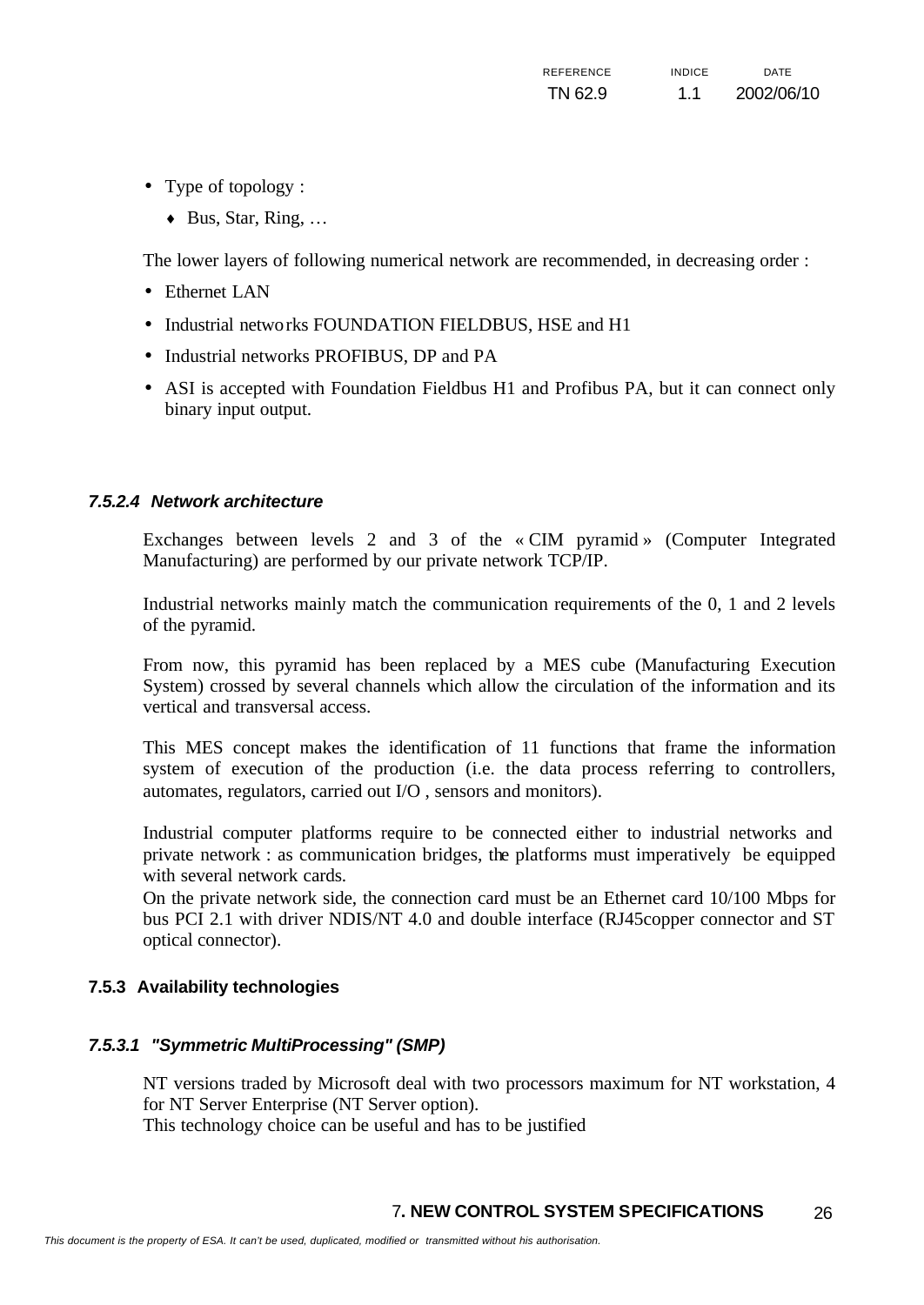#### *7.5.3.2 "Redundant Arrays of Independent Disks" (RAID)*

#### • RAID Software

Only NT Server implements, for faulty hardware tolerance, software RAID : RAID1 or « mirrors set » (requiring 2 physical disks), RAID 5 (requiring at least 3 physical disks)

• RAID Hardware

As a complement to NT WorkStation or as an alternative to RAID software from NT Server, RAID Hardware makes possible to insure the redundancy with a RAID control card FOR SCSI or IDE disks.

RAID Hardware is preferred : RAID1 for OS redundancy ; RAID5, if the requirement is justified for redundancy.

#### *7.5.3.3 "Cluster" or "Virtual Machine"*

Only available under NT Server Enterprise, « Cluster » technology enables at least two NT Server platforms, working together in the same logical machine, to help in a dynamic way when one of them is faulty.

These technologies choice must be justified**.** 

#### *7.5.3.4 High availability*

Given the conditions of the next mission, reliability obligations mean « high availability »:

- « 3 new » for a direct operation of 99,9%, which corresponds to a yearly immobilisation maximal time , planned and non planned, of 9 hours approximately (i.e. 525,6 minutes in relation with 8760 yearly hours)
- « 4 new » for a 99,99% availability, i.e. a yearly stop-break time less than 1 hour
- « 5 new » for a 99,999% availability, i.e. a yearly stop-break time of 5 minutes approximately.

Consequently, "high availability" technologies are preferentially examined, as "hot swapping" (insertion or extraction under tension of the electronic card, fan, feeding, disk, ..) "2N redundancy" (every critical resource is doubled) or "N+1 redundancy" (some resources have in line one change element at their disposal). Hot standby (Schneider) … etc.

The MTBF (Mean Time Between Failures), the MTTR (Mean Time To Repair) and estimated duration are to be provided systematically for every proposed solution.

If happen issues on hardware with NTFS format, a tool like Easy Recovery 5.0 from Ontrack can make easier the lost information recovery .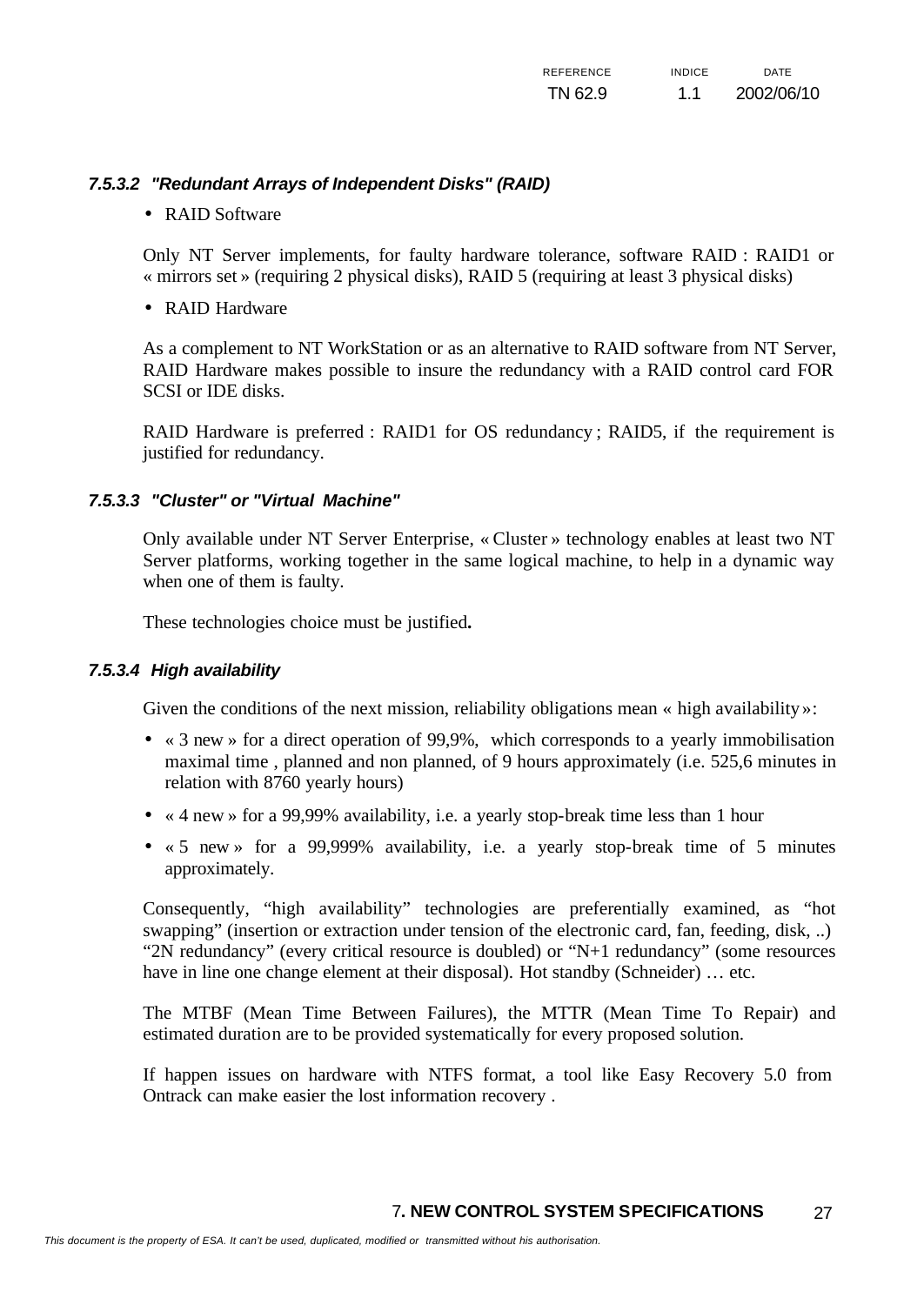#### **7.5.4 Security technologies**

Only the technologies from NT 4.0 are recommended , which are configured at least for C2 classifications of TCSEC American standards (Trusted Computer System Evaluation Criteria) and E3/F-C2 of European standards (Information Technology Security Evaluation Criteria).

SNT4.0 securisation is to set up mainly for :

- NT boot process of NT : boot, repair, MBR (Master Boot Record) diskettes
- Opening NT session process on a field or a computer : user accounts (rules for password, activation option, session restrictions from computers), group accounts (local, global) : user profiles, user opening session scripts, system strategies (domain or computer, user, group)
- SAM basis (Security Account Manager)
- Register
- NTFS resources (NT File System)
- ACLSs (Access Control List) on local resources and shared NTFS, licenses on printing resources)
- Rights (at the SAM basis level)
- Security audit strategies (on field or computer, on NTFS, on printing resources)
- Saving and restoration strategies

Antivirus software, according current standards, is to be installed systematically, in the specified version, on data processing platforms

#### **7.5.5 Storage technologies and data management**

Except for temporary or intermediate data, all coding data requiring to be stored or recorded (process data and management data) are to be located in permanent process database.

ODBC standards are recommended for Database management systems (SGBDR), asking by SQL.

Oracle for Unix, Access for NT workstation are the current SGBDR for Company servers. Access and SWL server have been selected for our industrial platform.

If not strictly proved, real time data have not to be distinguished from management data process : all of them have to be stored and managed with namely SGBDR .

If possible, all data are to be managed (or handled) with designation and storage unicity : they have to be located in a disk unit different from those of the application or operating system.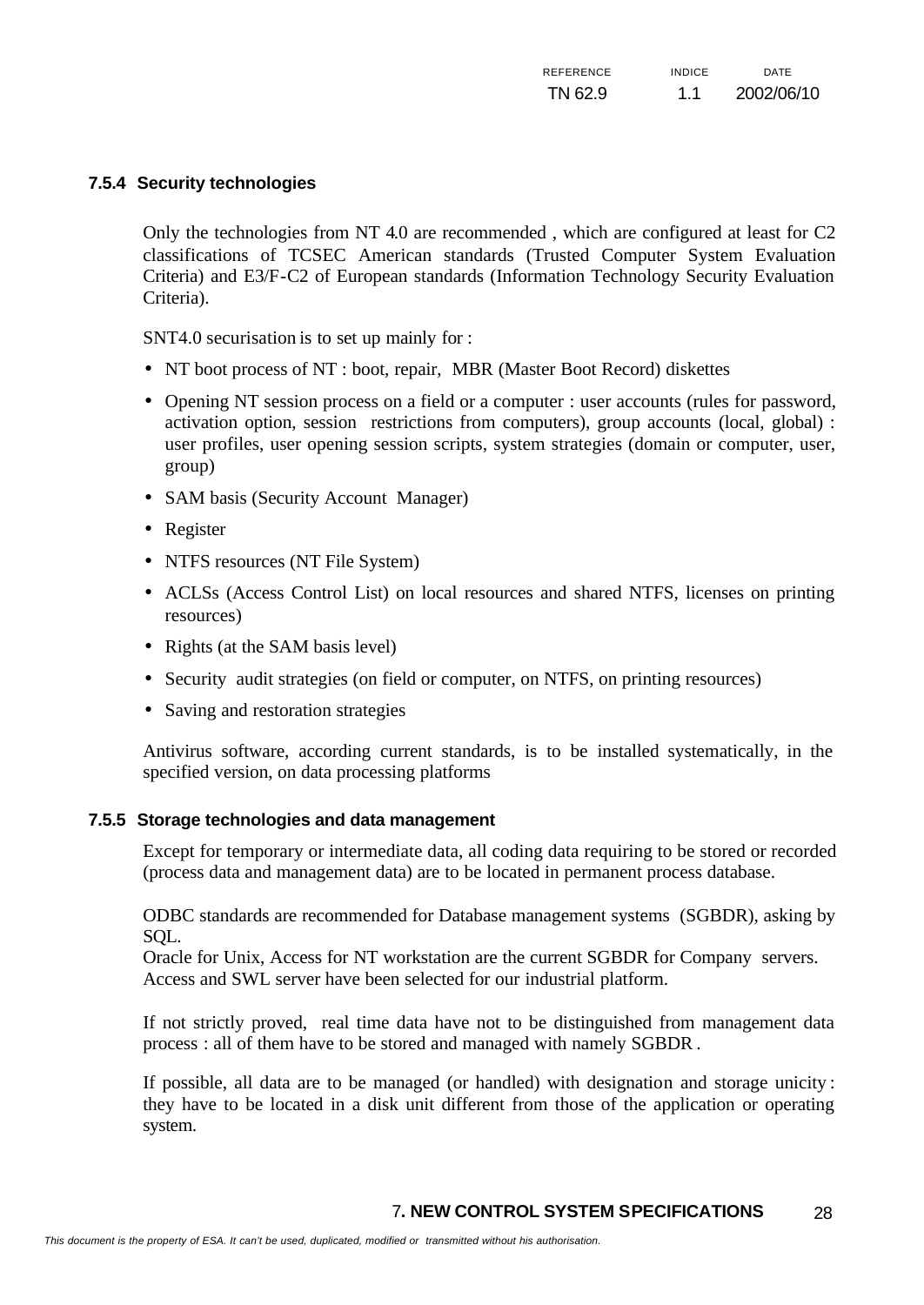| REFERENCE | <b>INDICE</b> | <b>DATE</b> |
|-----------|---------------|-------------|
| TN 62.9   | 1.1           | 2002/06/10  |

The whole information «on line » on industrial platforms have data structures at disposal that can be easily reused with standard tools of office automation (Microsoft) or Drawing (Autocad 2000) and that can be published at the HTML format.

### **7.6 Management strategies**

Management, piloting, control are considered as having the same meaning.

Process management is defined to be the capacity to handle and interfere in a dynamic way on the process with IHM handling views and synoptic, trend curves, alarms and events, … all the process evolution being pay and display and recorded on disk.

Process management is performed, on an industrial platform, by a software package series which has an OPC internal structure (all major components of the series communicate with Data Access 2.0 and Alarms & Events 1.0) and only one ODBC database (all variables of the process has a the same and unique name and address for all the major components of the series).

« NT services » is carrying out background tasks among the major components of the series.

The series must offer in a toolbox standard optional components, OPC to development tools (Visual Basic ; C or C++), SQL question and data presentation tools, predictive control tools (automates and regulation) etc …

### **7.7 Control strategies**

The two main types of available control technology are exposed.

Conventional control type like PID (Proportional – Integrated – Derivative) appear in two type :

- Classical PID : series PID Parallel PID
- Augmented PID : Mixed PID Feed forward PID Ratio PID Split range PID Override PID)

Conventional control reaches his limits when a stable process has got a time delay upper than his dynamic or when the process is non linear, unstable or constrained.

In that cases, Advanced Control techniques are more suitable than PID

This advanced techniques are different if the process could be approached by a physical or comportment model, based on algebraic equations, or by an empirical model based on logical rules.

In the first case, comportment approach, the main techniques are: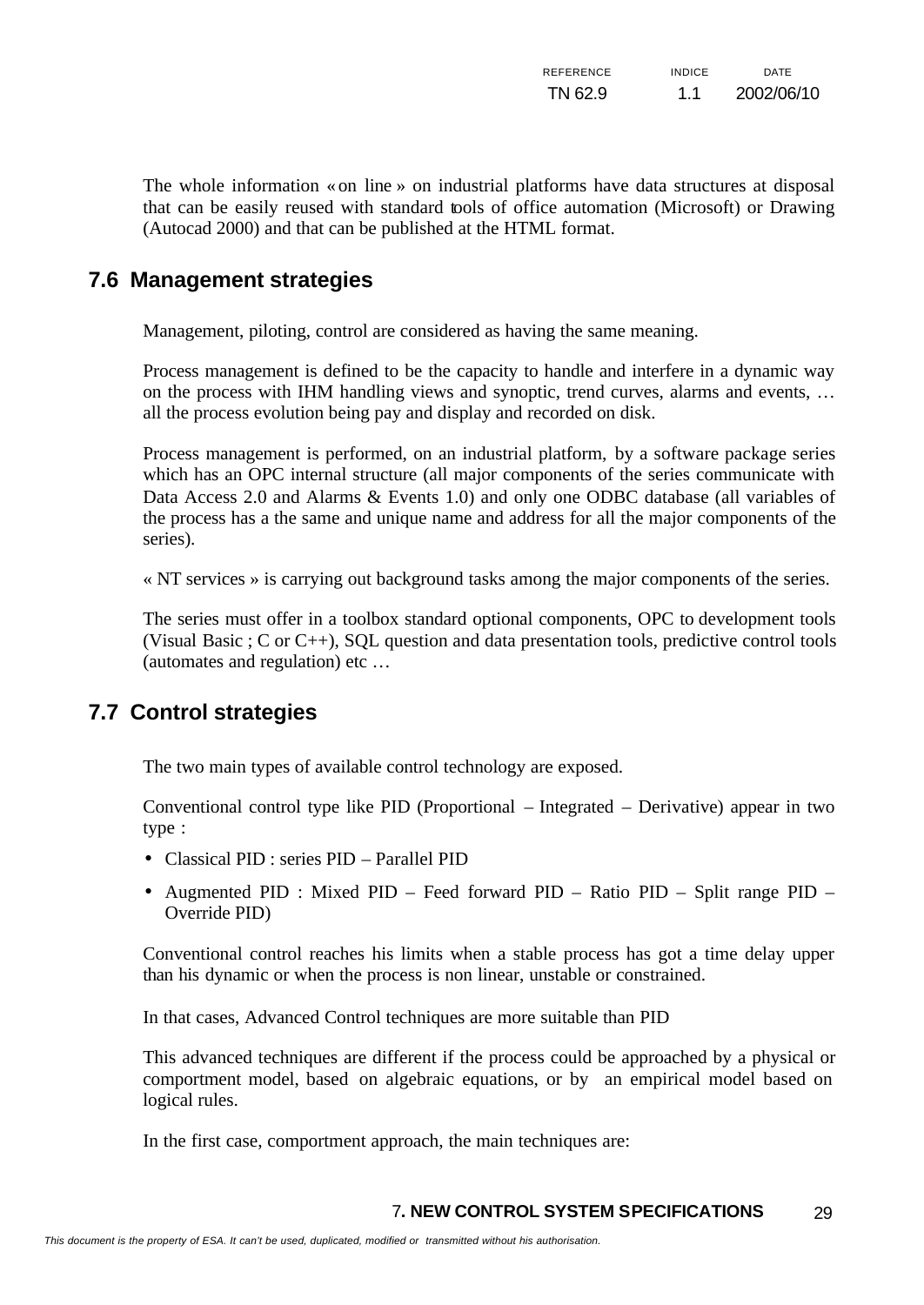- MBPC Model Predictive Based Control
- Linear quadratic control
- Model control
- Time delay compensation

In the other case, heuristic or cognitive approach, the main techniques are :

- Expert system control
- Fuzzy control
- Neuronal control

Classic or advanced, every control engineering can be wisely used and without useless sophistication (if required it is a must).

Classic and advanced approaches turn out to be more complementary than competitive.

Implementation numerical targets of the control can be either our industrial platform which is handling the automatism and/or regulation, either an API or a regulation rack on numerical network.

A workshop of conception and prototyping of the control law has to be systematically proposed. It allows to realise correctly the main steps of the design of control laws:

- Conception
- $\triangleleft$  Coding
- $\leftarrow$  Focusing
- Test in simulation or via the IHM with the operative part of the process
- ♦ And eventually downloading of the control law into the API

In addition to those functionality, this workshop has to match the following requirements :

- To act as a control tool-box, classic and advanced, able to cooperate with every global solution component within a broadcast architecture which suits the OPC specifications and numerical networks
- To remain independent of any API or SNCC provider
	- ♦ Suit IEC6-1131-3 and IEC848 standards which are a control program label for all 5 standard languages the 3 graphic languages (« Ladder » also named « contact language » or relay language, from electricians ; « Block Diagram Function » or « Functions block language » from electricians ; « Sequential Function Chart », which is like Grafcet as described in IEC848 standard)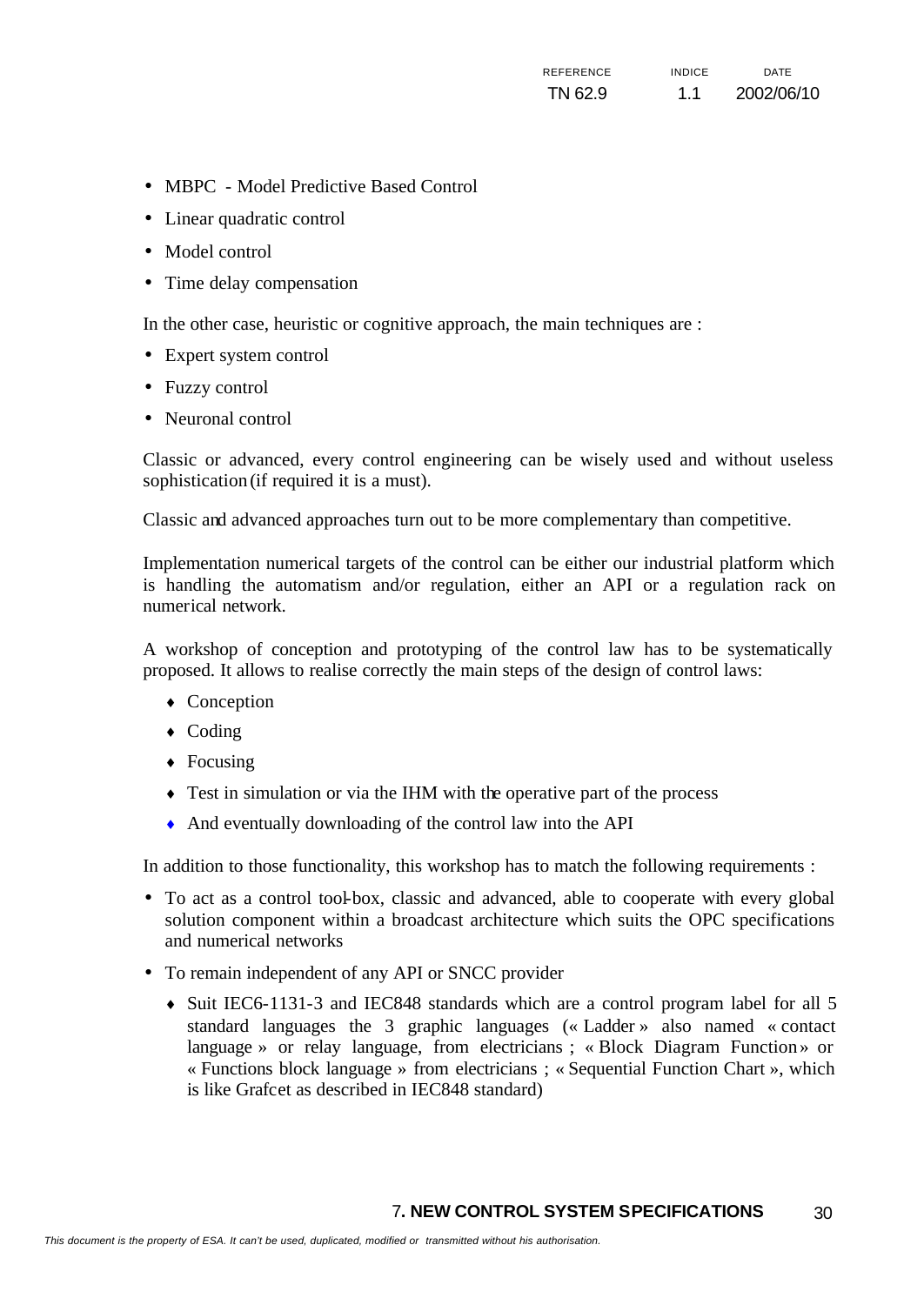- ♦ both textual languages (« Structured Text » from Pascal language : « Instruction list » which is like Assembler language
- To be compatible with a lot of targets by generating a C control software

# **7.8 « Products-Offers » strategies**

In principle, there is no exclusion, except any contradiction with the progress and strategies thrust described in the previous paragraphs or any special requirements.

Being material or software or mixt, "products-offers" solutions which are proposed must be, if possible, natively "interoperable" : the interoperability between two products is defined as the capacity to communicate towards OSI model layers.

Interchangeable solutions are to be identified : the "interchangeability" between two products is defined as the capacity for both products to be used one at the place of the other and reciprocally.

"Open" solutions does not mean "heterogeneous" solutions : for a specific kind of products (as management, control software …) the offer must be limited to two, or three at the most.

Global solution strategies must absolutely match the whole functions required in the Specifications with the right process and respect the main thrust of progress and strategy described in the previous paragraphs, except negotiated derogation.

This solution is limiting the « owner » solutions, in particular the « customized » developments.

If a specific software turns out to be necessary to complement one of the software of the global solutions, it must be engineered with the available standard development tool for the appropriate software.

For any specific software, it is absolutely necessary to have a strict partition between test environment and exploitation environment : programs (source, binary, executable) and execution procedures must have a location on disk, a version, a name, different if they are being up-dated or if they are operational.

Like the global solution software, software package and specific developments are to be set up with « NT services » and can be used towards native security NT technologies.

Required architecture documents must demonstrate the perfect integration of the whole software components (specific software and software package) together with the material and network components that participate to the global solution.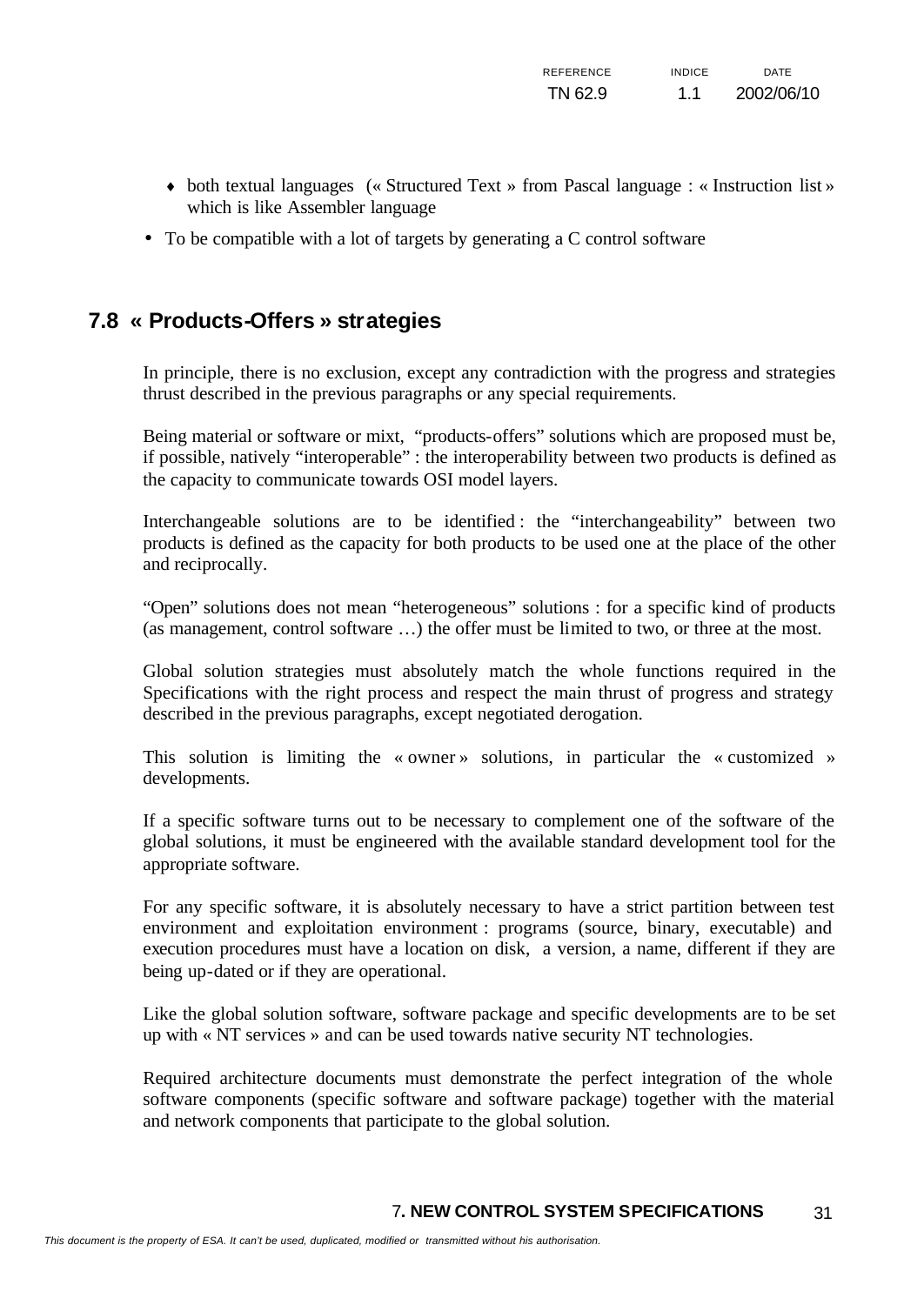# **7.9 Specifications detailed by function**

#### **7.9.1 Data elaboration function**

A Technical Data Base (TDB) is updated. TDB contains all information about each component of the process:

- Builder information
- Performance information
- Maintenance characteristics

A Real Time Data Base (RTDB) is updated. RTDB allows real time accessibility of all variables and parameters.

#### **7.9.2 Supervision Function**

This part describes the main functionality of the man-machine interface :

- synoptic
- cycle start-up
- automatic control
- semi-automatic control
- remote control
- various

In general, the system will allow a multi-windows and multitasks mode

#### *7.9.2.1 Synoptic*

It will be possible to display several synoptic simultaneously, in the multi-windows mode.

#### *7.9.2.2 Cycle start-up*

Before the effective beginning of a cycle of each compartment, an auto-diagnosis module allows to control the whole installation. It checks associated sensors and materials.

If the machines are not working properly, all these check-ups produce alarm and are recorded. Some of these check-ups can obstruct a cycle start-up (red light).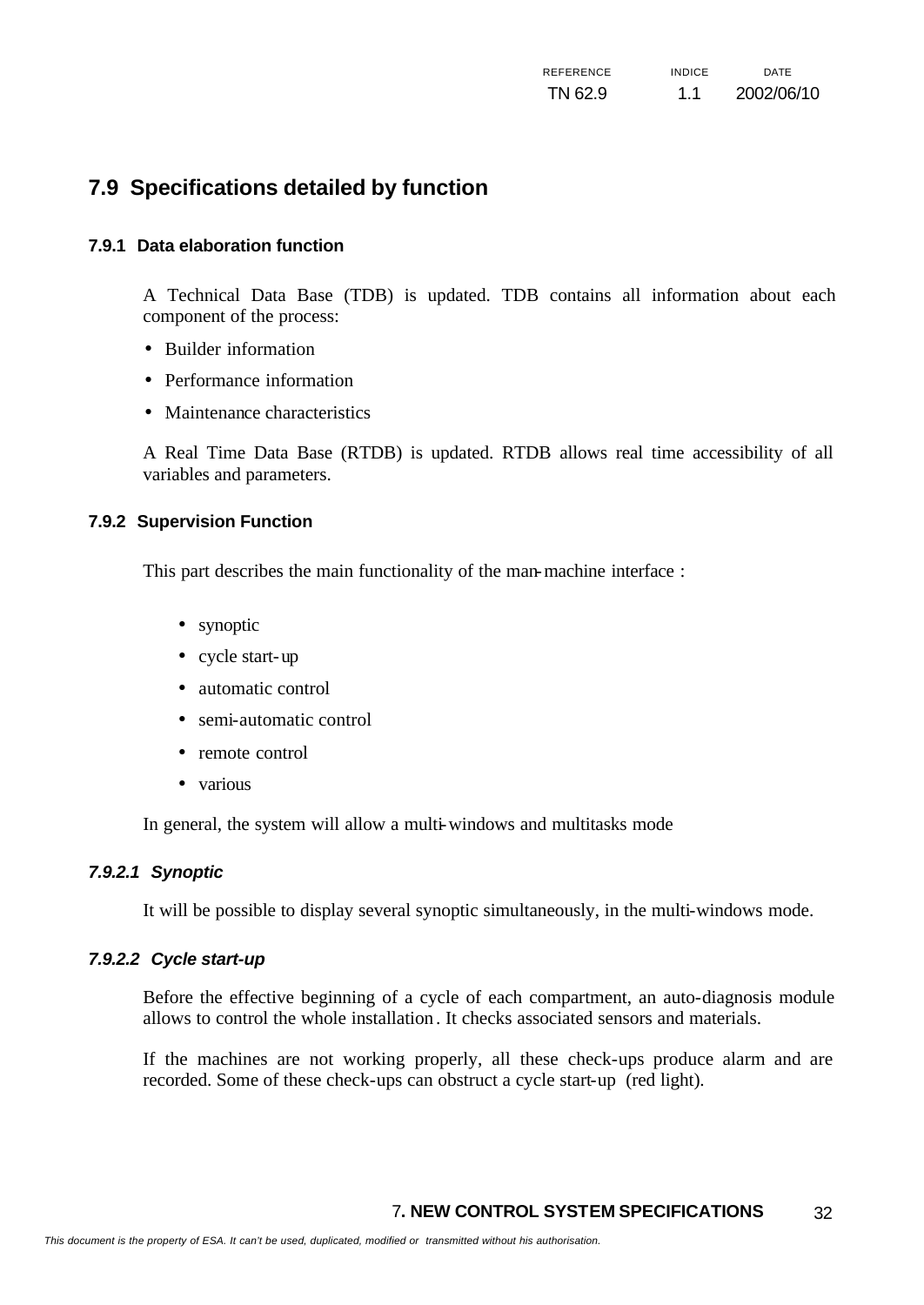The operator will have to validate the results of the auto-diagnosis to be able to launch the effective cycle.

#### *7.9.2.3 Automatic management*

The main mode (normal one) of the loop used is the automatic mode.

The operator can display the whole parameters of the MELISSA loop on charts, curves, messages and graphics.

A software module allows to process the specific alarm with record, examples : cut sensor, wrong empty level, bad working of one machine …

The operator will have the possibility to interference with the system to modify the input (invalidation of the sensor …) or the outputs (heat level …).

In every case, the system maintain a track of these actions and keep on data logging tasks.

#### *7.9.2.4 Semi automatic management*

It must be possible to work with one or more compartments in manual mode and the others in automatic mode.

#### *7.9.2.5 Remote surveillance*

It will be useful to make possible a real time data transmission between Mars and Earth in case of special maintenance mode adapted to the special and very long transmission timing (more of 20 minutes).

#### *7.9.2.6 Various*

All the alarms are double dated (absolute calendar dating – AA/DD/JJ/MM/SS 100ms- and relative dating related to the beginning of the current batch) and recorded. They will be printed upon request. Some can set off a sound alarm.

A minimum level of automatism will be kept out from the supervision for mainly the machine security and the extremes limits of the current process.

#### **7.9.3 Maintenance function**

#### *7.9.3.1 Help to predictive maintenance diagnosis for the general means*

The main purpose of a predictive maintenance tool is to make possible the feed-back of the auto-diagnosis from group equipment towards supervision PC ; a bi-directional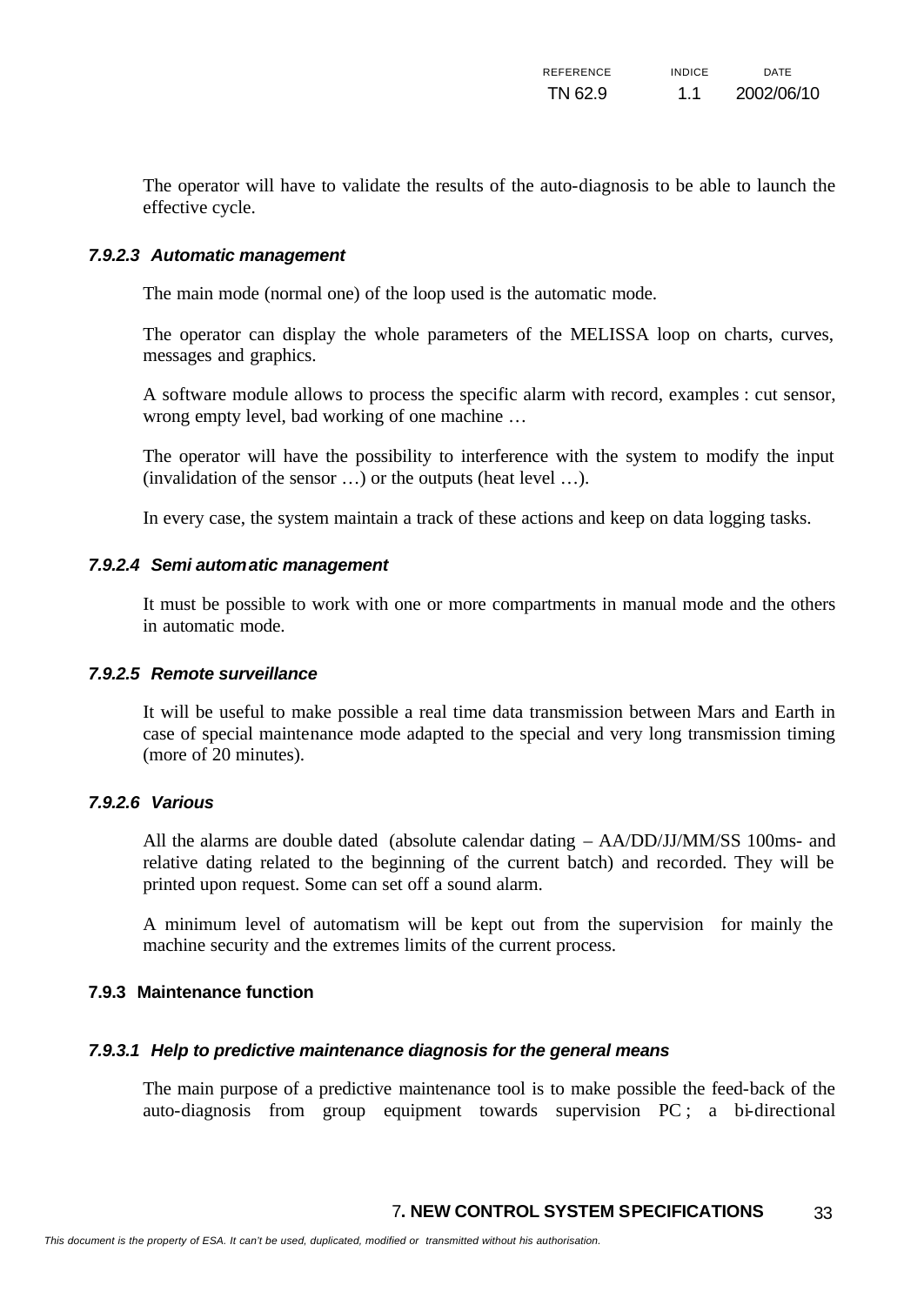communication makes also possible the configuration and set-up of parameters of the equipment from this PC.

The purpose is to watch permanently over the ground equipment, without having to move physically in order to prevent any potential damage of the process function or the quality product and make intervene, if necessary, the maintenance technicians (part of the crew).

The equipment proposed, like transducers and valves, even the pumps, device, speed variators, power electronic, are classically connected on analogical links 4-20mA, or numerically connected on ground networks.

Pre-required : to have « intelligent » equipment with auto-diagnosis functionality, a computer with maintenance predictive maintenance software and a numerical communication between equipment and computer are required.

Regarding the OPC customer-server model between the computer and the equipments, 1.0 version of «Alarms and Events » printed by OPC Foundation state that OPC server sends back to the OPC customers the wrong conditions (alarms) and the events (state modification) found.

Predictive maintenance software on the computer will allow to display on a screen the ground equipment supervised, to control the state of the diagnosis variable, the technical documentation of the equipment and the industrial log.

#### *7.9.3.2 Metrology standardisation management*

#### **7.9.4 Acquisition function**

Acquisition and coding of data are centralised.

Sensors and actuators are standardized for all the compartments.

Required performances are specified.

#### **7.9.5 Regulation function**

Software solutions for regulation function are better than hardware solutions.

Solutions have to be checked, tuned and receipted in the platform that contains a simulation of operative part of the process.

Each kind of regulation must be homogeneous from one compartment to the others.

Predictive solutions have to be preferred.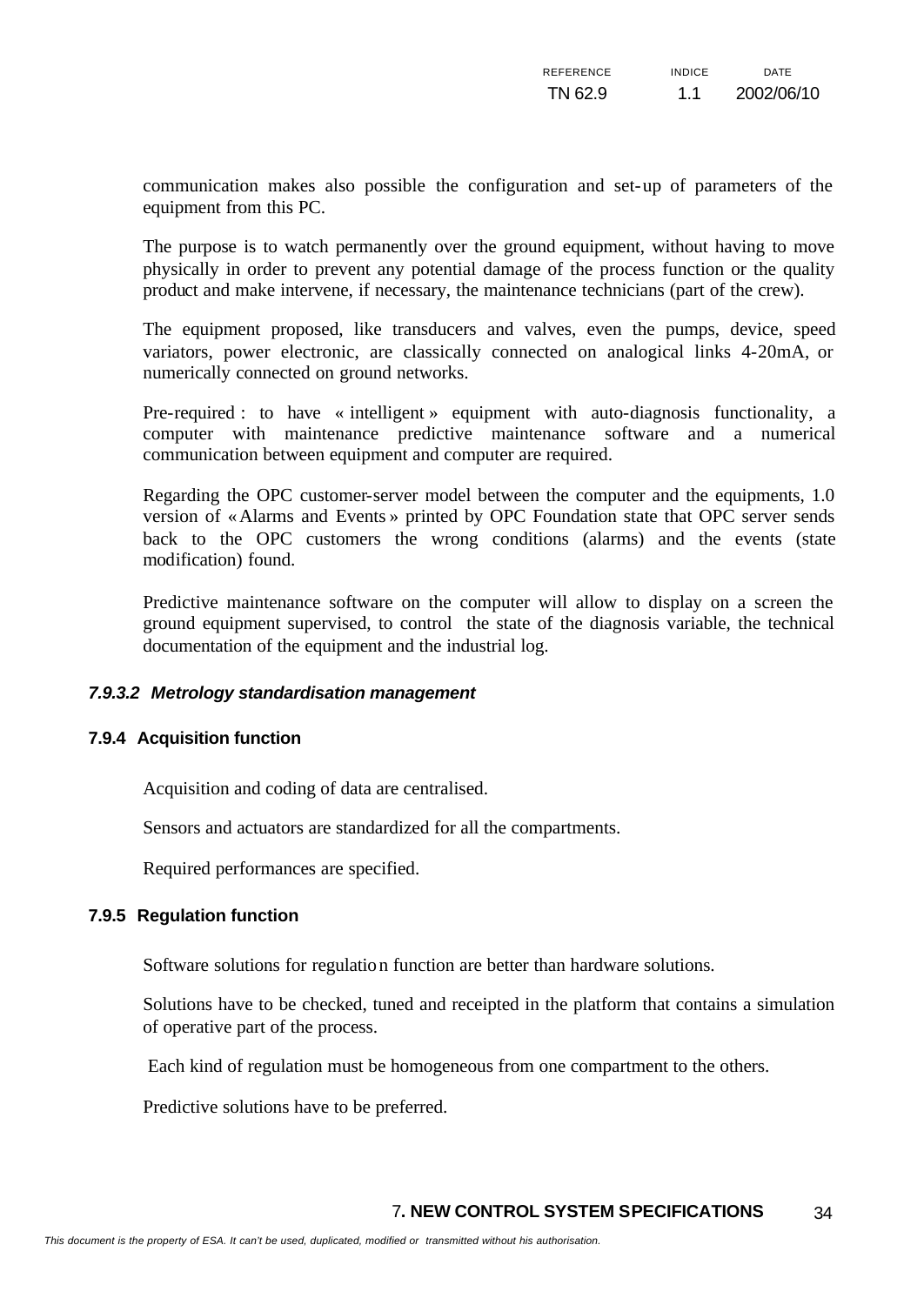#### **7.9.6 Automatism function**

Many solutions:

#### *7.9.6.1 Solution 1 – Classical way*

API controller platform is connected to a software monitoring on a separated PC platform.

#### *7.9.6.2 Solution 2 – PC controller*

Solution 2 connects « PC controller» and monitoring package on a PC platform.

PC controller means a controller card on PC with its software driver (or « driver ») or a controller software on PC (also named « Soft Logic ») controller.

This kind of solution :

- standardises the hardware and software platform (only one machine instead of two in order to interconnect, one is the owner API , only one designation for the variables -check the database standardisation- and consequently variables up-to-dating label for the whole controller-monitor group
- makes easier the connections between supervisors and monitors if the controllersupervisor group matches the OPC specifications (Data Access 2.0, Alarms & Events 1.0) and makes possible the synthesis information feed-back towards upper management coats (office data processing applications, Intranet electronic messaging, ERP …)
- allows to release the owner solutions provided we take care of holding « control workshop » on PC that should be in addition :
	- ♦ independent, i.e. not connected with a specific API, not integrated to a supervision package
	- $\bullet$  in accordance to the IEC6-1131-3 and IEC 848 standards that enable to program with all the 5 standard language of Automatic control, i.e. the 3 graphic languages (« Ladder » also named « contact language » or « relay language » from electricians < ; « Block Diagram Function » also called « language par blocs de functions » from electricians. « Sequential Function Chart » which is like Grafcet as described in the IEC848 standard) and the 2 textual languages (« Structured Text » from Pascal ; « Instruction List » which is like an Assembler language)
	- $\bullet$  able to generate either intermediate code (in C language for example) which can be performed on the OS-Processor platform or compiled code working on a Windows-Intel platform targeted like NT one

For example : WizPLC Version 2.1 of e-Mation Compay (ex PC Soft International) and Virgo2000 Version 2.0 form Altersys company (which incorporates Isa GRAF Pro form CJ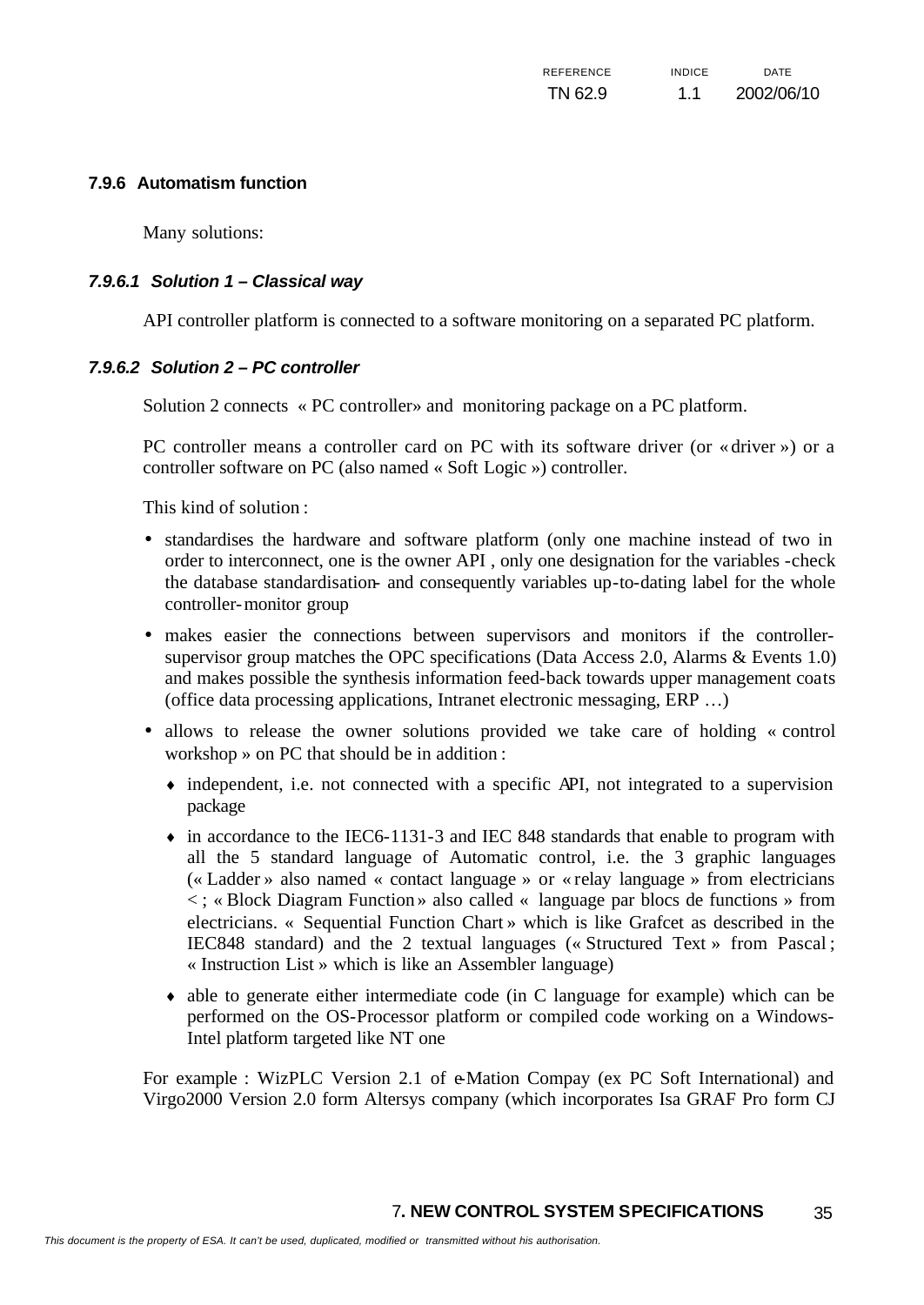International and IHM FrontVue of ARC Informatique Company) state they comply with these recommendations.

Some software (automatism toobox) working on PC, for example, WinAc from Siemens propose even a soft path for the API solutions to be converted in «PC controller » by generating the code by selection, either for a control PC card or for a PC (« Soft Logic »).

Possible functionality for « control workshops » software on PC can be provided beyond the simple control program checking-out (debugger, record of the program process with break points, input/output data capture) statement by integrating more or less sophisticated simulators of E/S control.

Close to « control workshop » software, there is also a simulation and control toolbox software that in addition make possible the reproduction of the operational part of a controlled industrial facility (i.e the process) on a virtual reality way on PC : the breadboard put in situation (but without production flow) maintenance technicians and manufacturing operators that can train and validate the facility (either for operational or security purposes)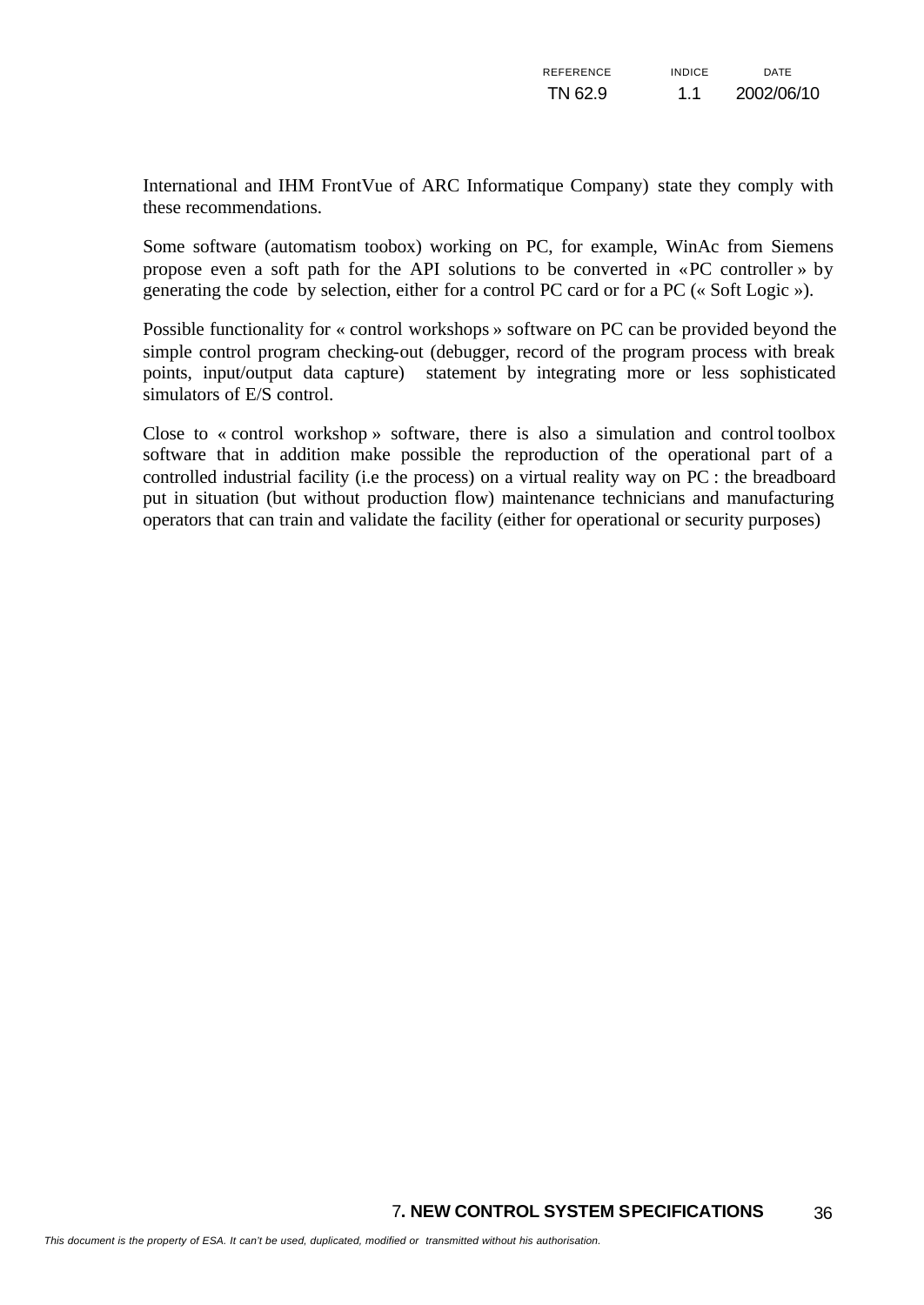# **8. CONCLUSIONS**

The works related in this technical note concern two parts.

# **8.1 Part I - Dependability analysis**

Part I of TN 62.9 contains process proposal and technical specification for dependability analysis. All these propositions have to be fitted into the context of MELISSA project.

Schematically the project MELISSA can be cut in three main periods:

- ♦ Period I: Design and independent tests of each compartment of MELISSA loop
- ♦ Period II: Ground version of the pilot plant in UAB that check the connection of all compartments. The main goal of the pilot plant is to check the ability of each compartment to work with each others and is to be sure of hitting the target of the mission without space constraints for hardware and software.
- ♦ Period III: Space version of the pilot plant. This version maintains the organisation and the functionalities of the ground version but revises components and hardware solutions to adapt them to the space conditions.

The project is actually at the beginning of the period II and the dependability aspects can seem a little untimely.

But the concept of system reliability, which includes in particular the studies in reliability, availability and fault tolerance, is a very vast subject, both on the theoretical and industrial levels.

#### *TN 62.9 reports some modest recommendation concerning dependability analysis organisation.*

For a as complex and ambitious system as MELISSA, the component reliability is essential. The whole equipment is expected to operate in an autonomous way over a long period of time with minimum local maintenance.

This kind of study must be carried out following a Systemic Approach, while taking into account, in a global way, the hardware, the functional and control aspects as well as the human interaction.

For historical reasons, in the majority of real industrial cases, reliability studies are carried out a posteriori, the unit being already in service. The reason is the separation of the tasks and responsibilities for the various actors in the design of the different components.